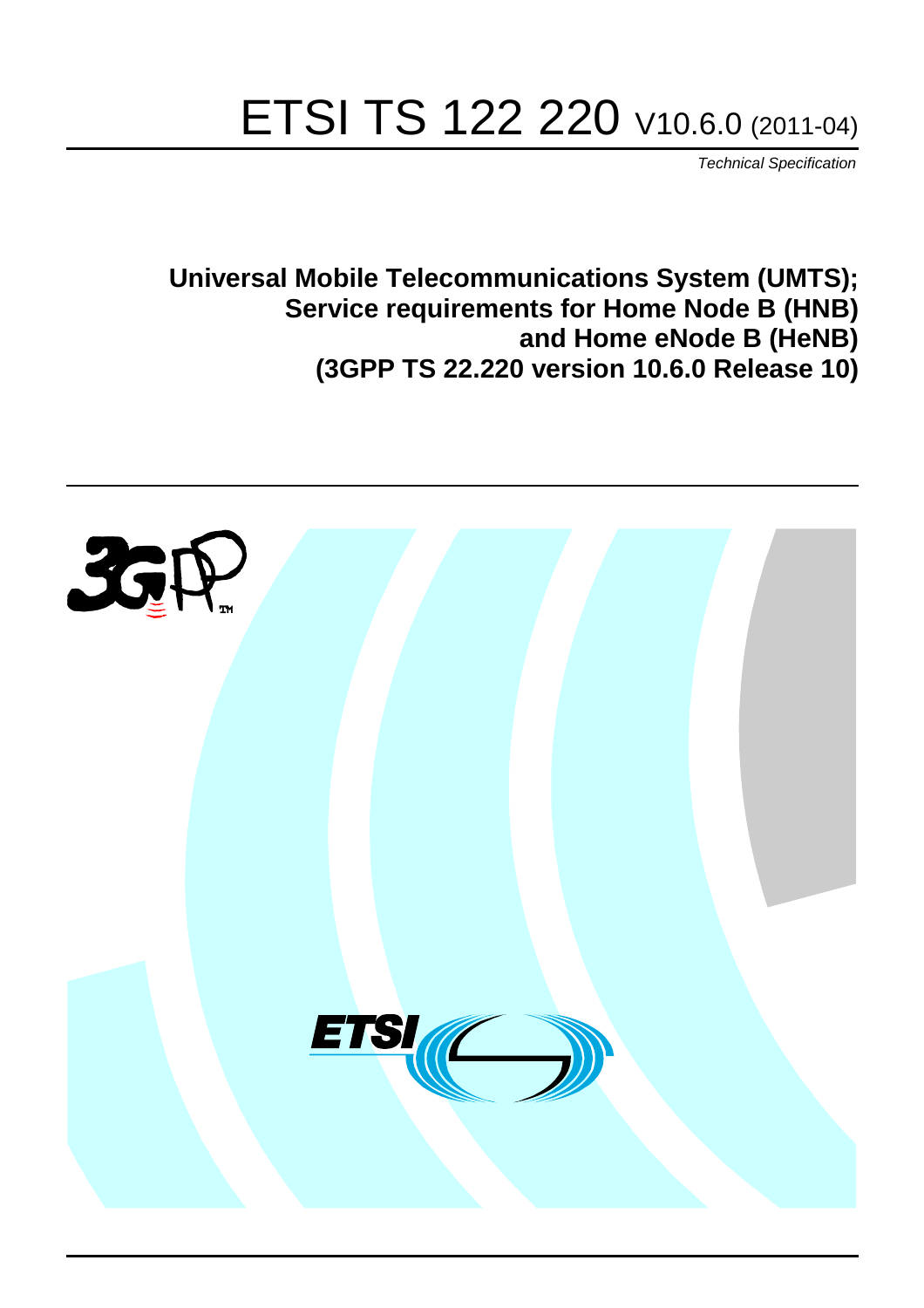Reference RTS/TSGS-0122220va60

> Keywords UMTS

### *ETSI*

#### 650 Route des Lucioles F-06921 Sophia Antipolis Cedex - FRANCE

Tel.: +33 4 92 94 42 00 Fax: +33 4 93 65 47 16

Siret N° 348 623 562 00017 - NAF 742 C Association à but non lucratif enregistrée à la Sous-Préfecture de Grasse (06) N° 7803/88

#### *Important notice*

Individual copies of the present document can be downloaded from: [http://www.etsi.org](http://www.etsi.org/)

The present document may be made available in more than one electronic version or in print. In any case of existing or perceived difference in contents between such versions, the reference version is the Portable Document Format (PDF). In case of dispute, the reference shall be the printing on ETSI printers of the PDF version kept on a specific network drive within ETSI Secretariat.

Users of the present document should be aware that the document may be subject to revision or change of status. Information on the current status of this and other ETSI documents is available at <http://portal.etsi.org/tb/status/status.asp>

If you find errors in the present document, please send your comment to one of the following services: [http://portal.etsi.org/chaircor/ETSI\\_support.asp](http://portal.etsi.org/chaircor/ETSI_support.asp)

#### *Copyright Notification*

No part may be reproduced except as authorized by written permission. The copyright and the foregoing restriction extend to reproduction in all media.

> © European Telecommunications Standards Institute 2011. All rights reserved.

**DECT**TM, **PLUGTESTS**TM, **UMTS**TM, **TIPHON**TM, the TIPHON logo and the ETSI logo are Trade Marks of ETSI registered for the benefit of its Members.

**3GPP**TM is a Trade Mark of ETSI registered for the benefit of its Members and of the 3GPP Organizational Partners. **LTE**™ is a Trade Mark of ETSI currently being registered

for the benefit of its Members and of the 3GPP Organizational Partners.

**GSM**® and the GSM logo are Trade Marks registered and owned by the GSM Association.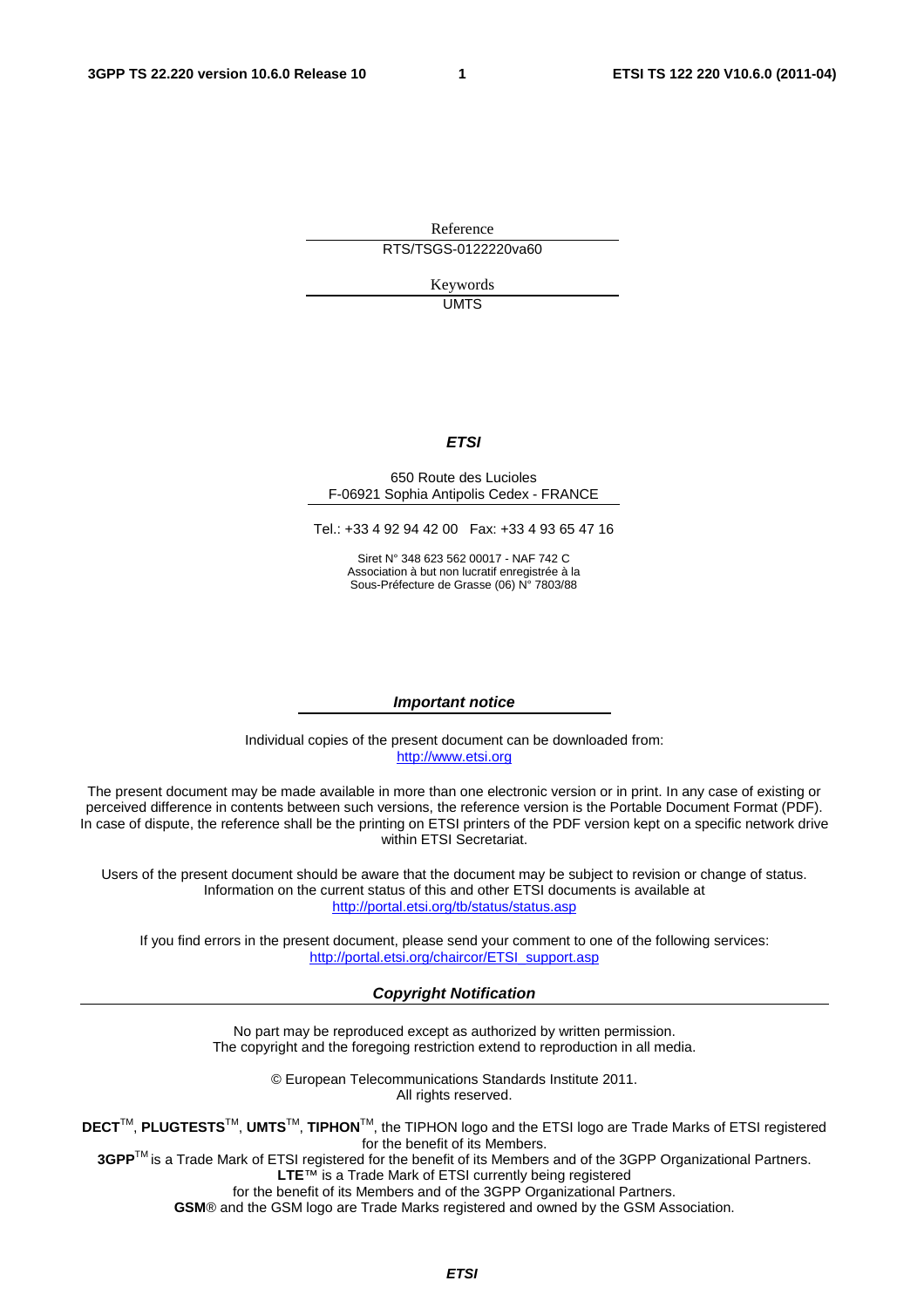# Intellectual Property Rights

IPRs essential or potentially essential to the present document may have been declared to ETSI. The information pertaining to these essential IPRs, if any, is publicly available for **ETSI members and non-members**, and can be found in ETSI SR 000 314: *"Intellectual Property Rights (IPRs); Essential, or potentially Essential, IPRs notified to ETSI in respect of ETSI standards"*, which is available from the ETSI Secretariat. Latest updates are available on the ETSI Web server [\(http://webapp.etsi.org/IPR/home.asp\)](http://webapp.etsi.org/IPR/home.asp).

Pursuant to the ETSI IPR Policy, no investigation, including IPR searches, has been carried out by ETSI. No guarantee can be given as to the existence of other IPRs not referenced in ETSI SR 000 314 (or the updates on the ETSI Web server) which are, or may be, or may become, essential to the present document.

# Foreword

This Technical Specification (TS) has been produced by ETSI 3rd Generation Partnership Project (3GPP).

The present document may refer to technical specifications or reports using their 3GPP identities, UMTS identities or GSM identities. These should be interpreted as being references to the corresponding ETSI deliverables.

The cross reference between GSM, UMTS, 3GPP and ETSI identities can be found under [http://webapp.etsi.org/key/queryform.asp.](http://webapp.etsi.org/key/queryform.asp)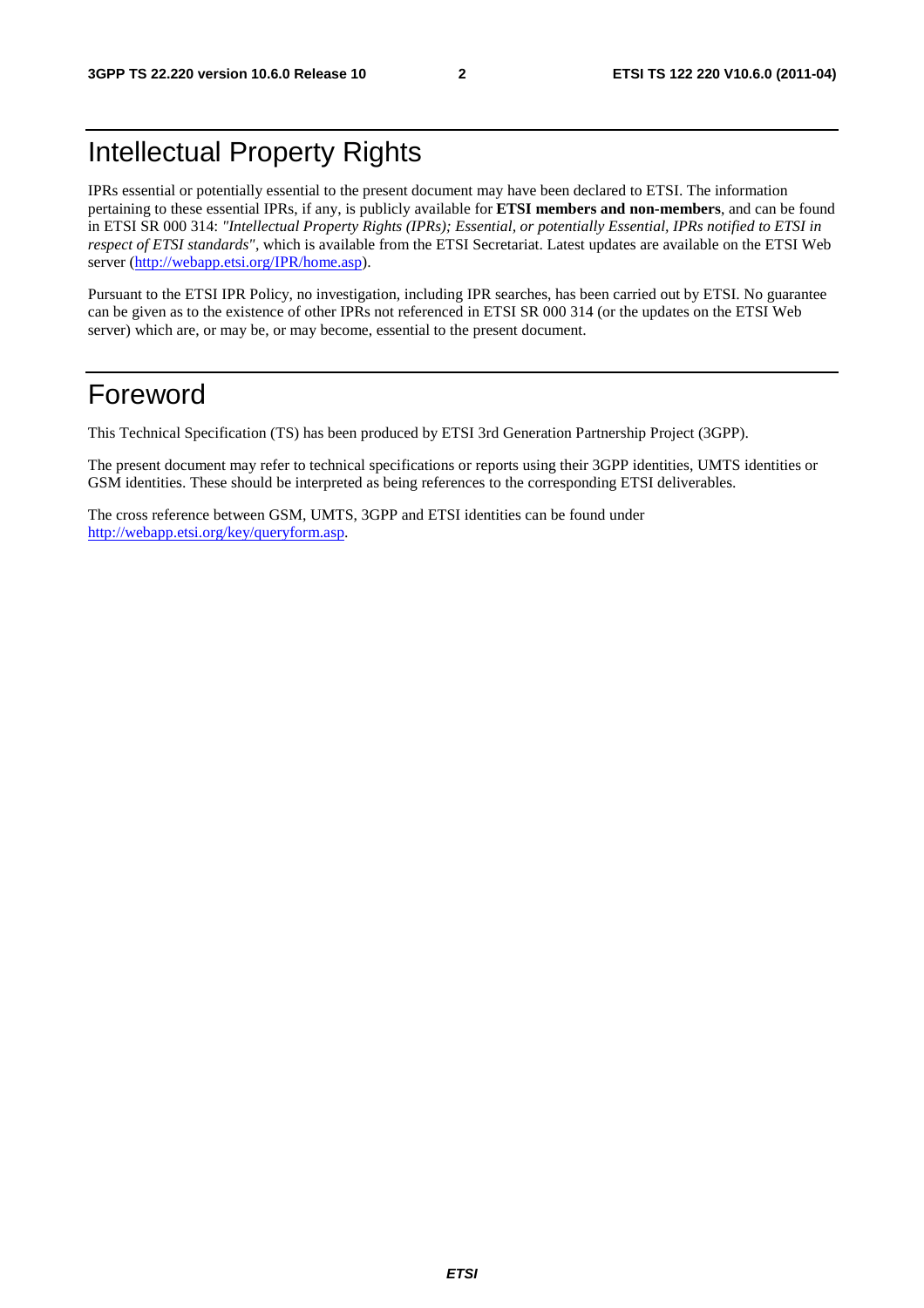$\mathbf{3}$ 

# Contents

| 1            |      |  |  |  |  |  |  |
|--------------|------|--|--|--|--|--|--|
|              |      |  |  |  |  |  |  |
| 2            |      |  |  |  |  |  |  |
| 3            |      |  |  |  |  |  |  |
| 3.1<br>3.2   |      |  |  |  |  |  |  |
|              |      |  |  |  |  |  |  |
| 4<br>4.1     |      |  |  |  |  |  |  |
|              |      |  |  |  |  |  |  |
| 5<br>5.1     |      |  |  |  |  |  |  |
| 5.2          |      |  |  |  |  |  |  |
| 5.3          |      |  |  |  |  |  |  |
| 5.3.1        |      |  |  |  |  |  |  |
| 5.3.2        |      |  |  |  |  |  |  |
| 5.4          |      |  |  |  |  |  |  |
| 5.4.1        |      |  |  |  |  |  |  |
| 5.4.2<br>5.5 |      |  |  |  |  |  |  |
| 5.5.1        |      |  |  |  |  |  |  |
| 5.5.2        |      |  |  |  |  |  |  |
| 5.5.3        |      |  |  |  |  |  |  |
| 5.5.4        |      |  |  |  |  |  |  |
| 5.6          |      |  |  |  |  |  |  |
| 5.6.1        |      |  |  |  |  |  |  |
| 5.6.2        |      |  |  |  |  |  |  |
| 5.6.3        |      |  |  |  |  |  |  |
| 5.7<br>5.7.1 |      |  |  |  |  |  |  |
| 5.7.2        |      |  |  |  |  |  |  |
| 5.8          |      |  |  |  |  |  |  |
| 5.9          | Void |  |  |  |  |  |  |
| 5.10         |      |  |  |  |  |  |  |
| 5.11         |      |  |  |  |  |  |  |
| 5.11.1       |      |  |  |  |  |  |  |
| 5.11.2       |      |  |  |  |  |  |  |
| 6            |      |  |  |  |  |  |  |
| 6.1          |      |  |  |  |  |  |  |
| 6.2          |      |  |  |  |  |  |  |
| 7            |      |  |  |  |  |  |  |
| 7.1          |      |  |  |  |  |  |  |
| 7.1.1        |      |  |  |  |  |  |  |
| 8            |      |  |  |  |  |  |  |
| 8.1          |      |  |  |  |  |  |  |
| 8.2          |      |  |  |  |  |  |  |
|              |      |  |  |  |  |  |  |
| 9            |      |  |  |  |  |  |  |
| 9.1<br>9.2   |      |  |  |  |  |  |  |
|              |      |  |  |  |  |  |  |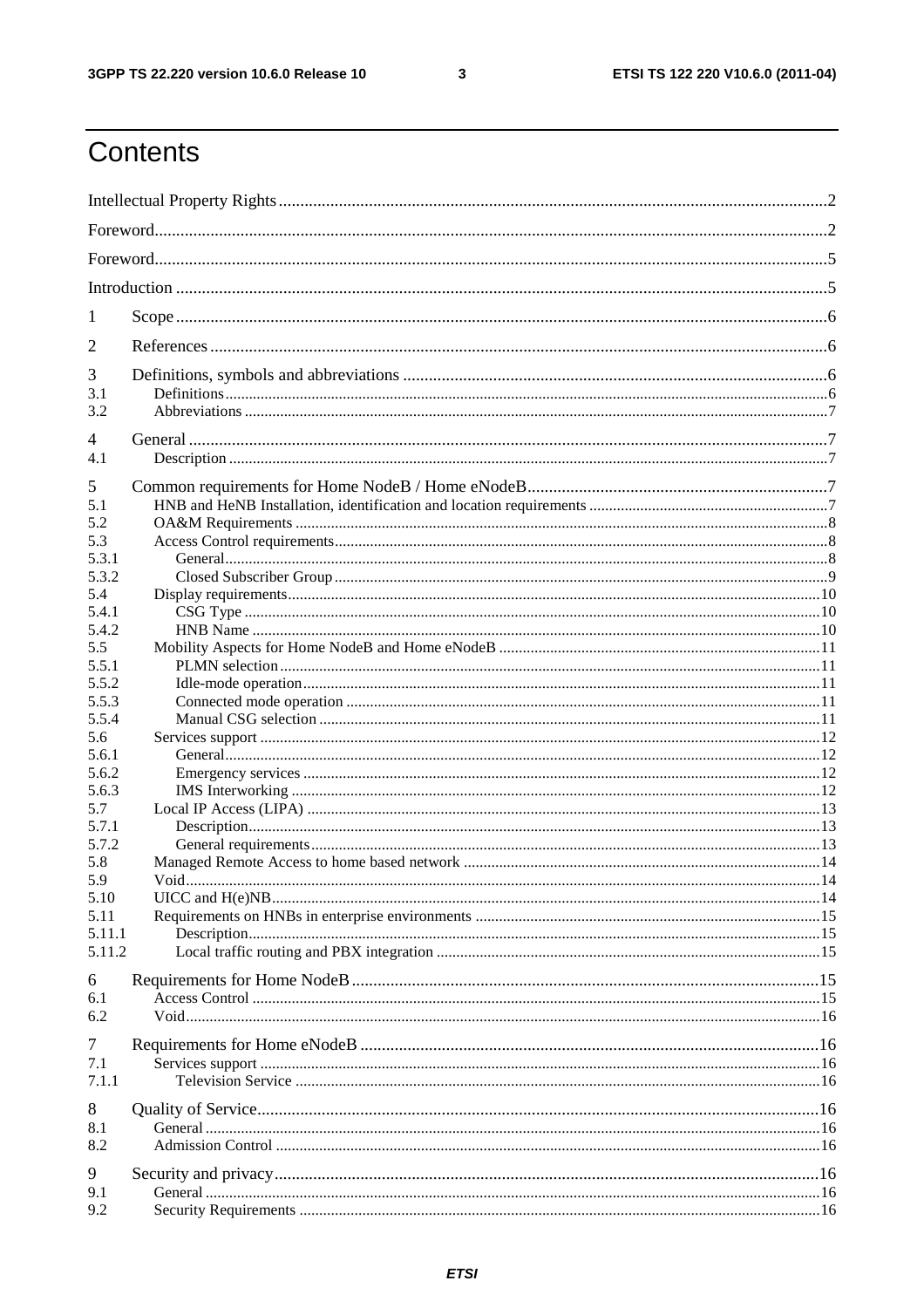$\overline{\mathbf{4}}$ 

| <b>Annex D</b> (informative): |  |
|-------------------------------|--|
|                               |  |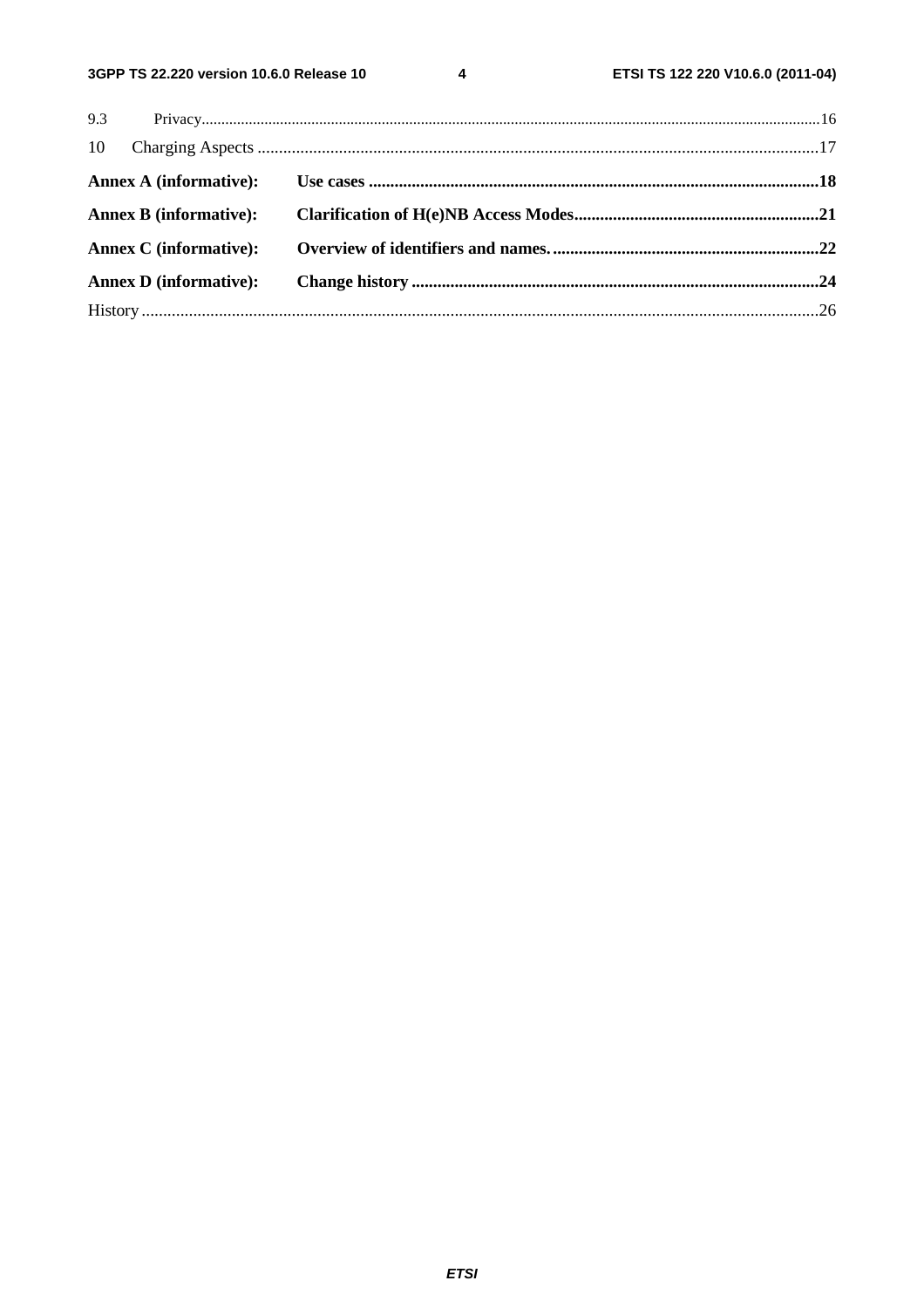# Foreword

This Technical Specification has been produced by the 3<sup>rd</sup> Generation Partnership Project (3GPP).

The contents of the present document are subject to continuing work within the TSG and may change following formal TSG approval. Should the TSG modify the contents of the present document, it will be re-released by the TSG with an identifying change of release date and an increase in version number as follows:

Version x.y.z

where:

- x the first digit:
	- 1 presented to TSG for information;
	- 2 presented to TSG for approval;
	- 3 or greater indicates TSG approved document under change control.
- y the second digit is incremented for all changes of substance, i.e. technical enhancements, corrections, updates, etc.
- z the third digit is incremented when editorial only changes have been incorporated in the document.

# Introduction

In Rel-8, 3GPP has specified the basic functionalities for the support of Home Node B (HNB) and Home eNodeB (HeNB). The requirements for these basic functionalities were captured in TS 22.011.

From Rel-9 onward, it has been agreed to consolidate all the requirements from Rel-8 and further requirements for HNB and HeNB in a new TS, which is this specification.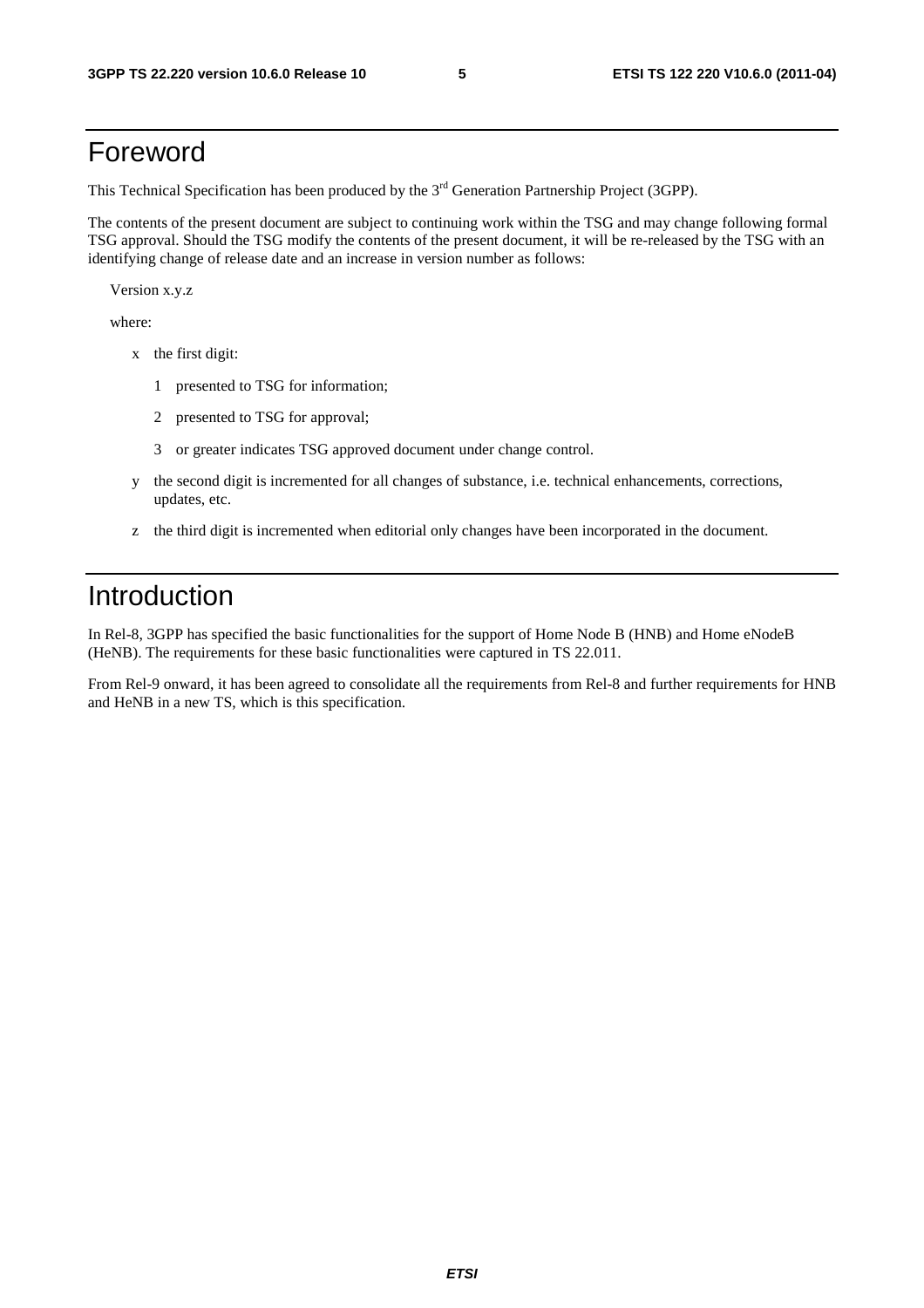# 1 Scope

This specification defines the service requirements for the basic functionalities for the support of Home NodeB (HNB) and Home eNodeB (HeNB) – jointly referred to as  $H(e)NB$  – and the further functionalities that will enable the mobile operators to provide more advanced services as well as improving the user experience.

# 2 References

The following documents contain provisions which, through reference in this text, constitute provisions of the present document.

- References are either specific (identified by date of publication, edition number, version number, etc.) or non-specific.
- For a specific reference, subsequent revisions do not apply.
- For a non-specific reference, the latest version applies. In the case of a reference to a 3GPP document (including a GSM document), a non-specific reference implicitly refers to the latest version of that document *in the same Release as the present document*.
- [1] 3GPP TR 21.905: "Vocabulary for 3GPP Specifications".
- [2] Void
- [3] 3GPP TS 22.246: "Multimedia Broadcast/Multicast Service (MBMS) user services; Stage 1".
- [4] 3GPP TS 22.101: "Service Aspects; Service Principles".
- [5] TR-069 Amendment 2: "CPE WAN Management Protocol v1.1, Broadband Forum', viewable at <http://www.broadband-forum.org/technical/download/TR-069Amendment2.pdf>
- [6] 3GPP TS 25.304: "User Equipment (UE) procedures in idle mode and procedures for cell reselection in connected mode'.
- [7] 3GPP TS 36.304: "Evolved Universal Terrestrial Radio Access (E-UTRA); User Equipment (UE) procedures in idle mode".
- [8] 3GPP TS 22.115: "Service aspects; Charging and billing".
- [9] 3GPP TS 22.268: "Public Warning System (PWS) requirements".
- [10] 3GPP TS 22.011: "Service accessibility".
- [11] 3GPP TS 31.115: "Secured packet structure for (Universal) Subscriber Identity Mobule (U)SIM Toolkit applications".
- [12] 3GPP TS 31.116: "Remote APDU Structure for (U)SIM Toolkit applications".

# 3 Definitions, symbols and abbreviations

### 3.1 Definitions

For the purposes of the present document, the terms and definitions given in TR 21.905 [1] and the following apply. A term defined in the present document takes precedence over the definition of the same term, if any, in TR 21.905 [1].

**Closed access mode:** H(e)NB provides services only to its associated CSG members.

**Home based network**: An IP based network in the same premises as, and is connected to, the H(e)NB.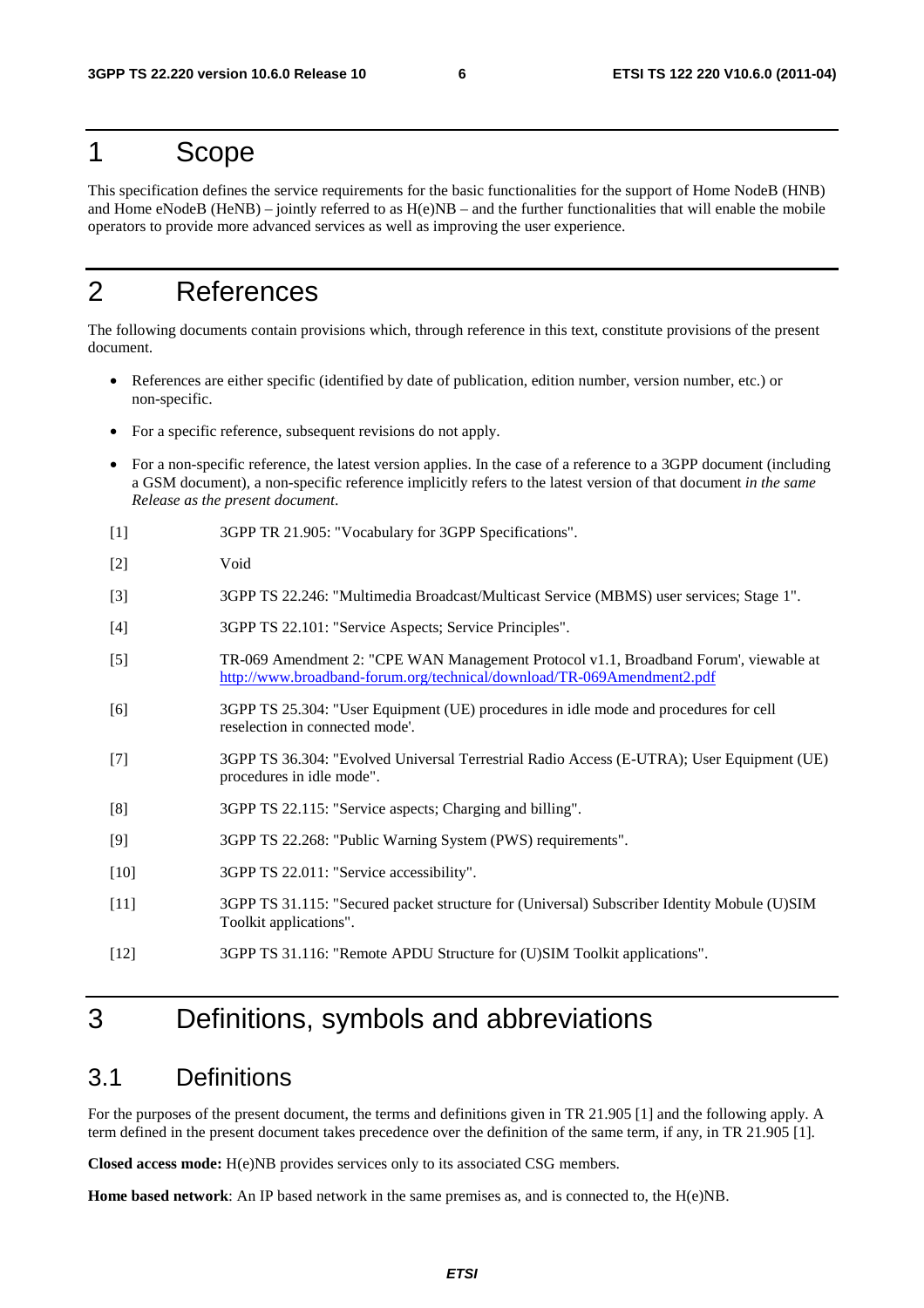**Hybrid access mode:** H(e)NB provides services to its associated CSG members and to non-CSG members.

**Open access mode:** H(e)NB operates as a normal NodeB or eNodeB.

**HNB**: A HNB is a Customer-premises equipment that connects a 3GPP UE over UTRAN wireless air interface to a mobile operator"s network using a broadband IP backhaul.

**HeNB**: A HeNB is a Customer-premises equipment that connects a 3GPP UE over EUTRAN wireless air interface to a mobile operator"s network using a broadband IP backhaul.

**H(e)NB Gateway**: H(e)NB Gateway is a mobile operator"s equipment (usually physically located on mobile operator premises) through which the H(e)NB gets access to mobile operator"s core network.

**H(e)NB Hosting Party**: A H(e)NB Hosting Party has a contractual relationship with the operator, related to the provision of access to the operator"s network via one or more H(e)NBs.

NOTE: A H(e)NB Hosting Party is likely to have the billing relationship with the operator. A H(e)NB Hosting Party will typically be the 'lead' user in a household, but could be e.g. the corporate IT manager in an enterprise context.

**H(e)NB Subsystem**: A H(e)NB Subsystem consists of the H(e)NB and the H(e)NB Gateway.

# 3.2 Abbreviations

For the purposes of the present document, the abbreviations given in TR 21.905 [1] and the following apply. An abbreviation defined in the present document takes precedence over the definition of the same abbreviation, if any, in TR 21.905 [1].

| CSG         | Closed Subscriber Group |
|-------------|-------------------------|
| <b>HNB</b>  | Home NodeB              |
| <b>HeNB</b> | Home eNodeB             |
| H(e)NB      | HNB and HeNB            |

# 4 General

# 4.1 Description

Access to 3G and evolved 3G (EPS) services may be provided via UTRAN or E-UTRAN cellular base stations belonging to e.g. domestic, business, commercial enterprises. This type of access may be provided by the PLMN by means of HNB and HeNB (jointly referred to as H(e)NB). The H(e)NB provides services either only to a Closed Subscriber Group (CSG) or to other mobile subscribers too. The H(e)NB is connected to the mobile operator core network using IP via any suitable access technology.

# 5 Common requirements for Home NodeB / Home eNodeB

# 5.1 HNB and HeNB Installation, identification and location requirements

- H(e)NB shall have a unique equipment identity.
- All the H(e)NBs serving the same CSG share the same unique (within the PLMN) identity called CSG Identity.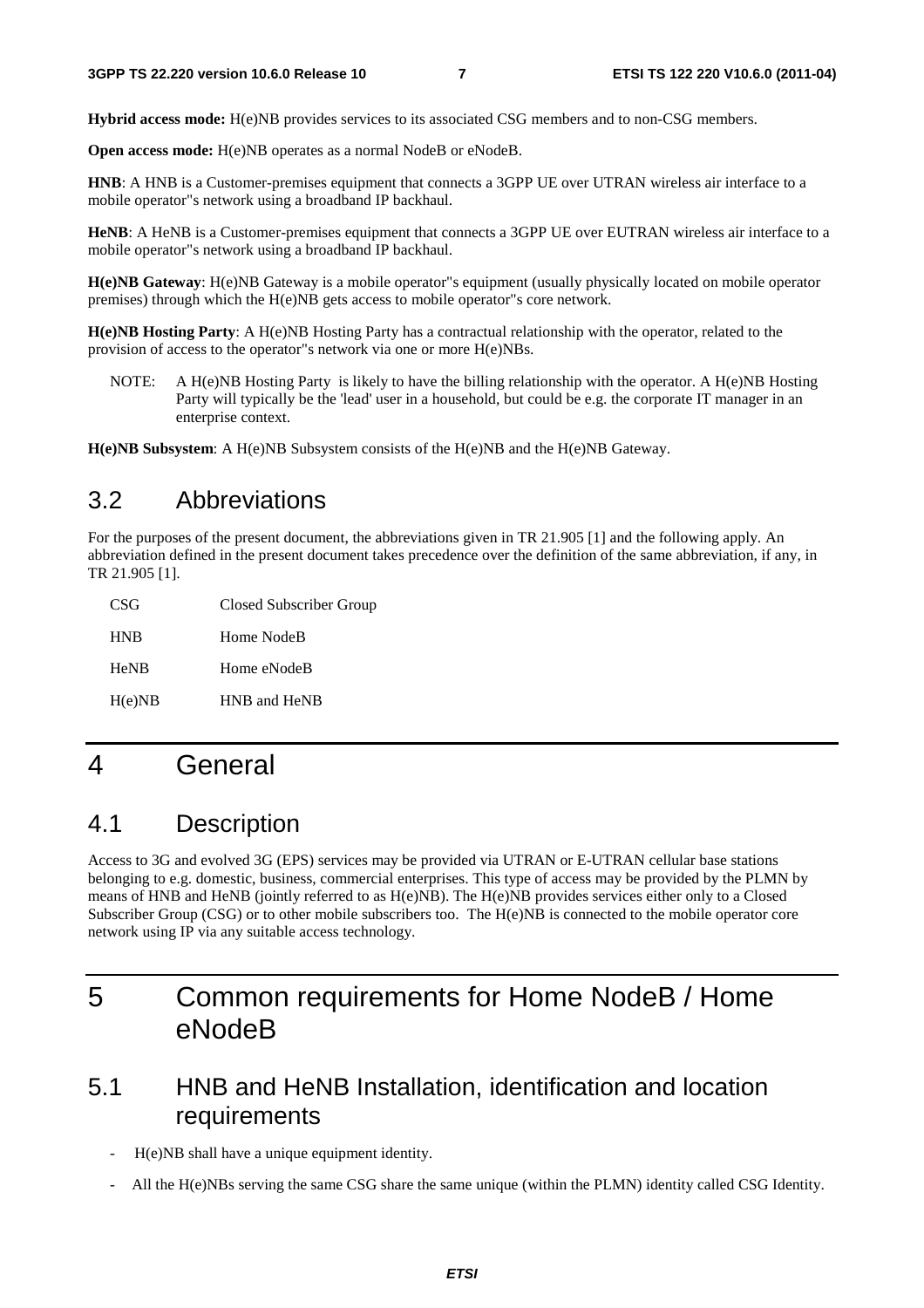- NOTE: CSGs of different PLMNs are considered different, even if the PLMNs are indicated to the UE as "equivalent PLMNs" [10].
- It shall be possible to support at least 125 million CSG Identities within a PLMN of an operator.
- The radio transmitter of a H(e)NB shall not be activated until configured and authorised by the operator.
- When installing, provisioning, configuring or re-configuring an  $H(e)NB$  the operator shall be able to:
	- verify the H(e)NB's identity.
	- obtain the geographical location of the H(e)NB.
- NOTE: The scenario where a H(e)NB is connected to one operator"s network and later changed to another operator"s network is not required.
- The operator shall be able to determine that the  $H(e)NB$  is installed and operated in accordance with all relevant regulatory requirements.
- The operator shall be able to configure the settings of the  $H(e)NB$ . In the case where the  $H(e)NB$  has detrimental impact on the spectrum usage, the H(e)NB can be set to out-of-service by the operator.
- Installation and activation of a new H(e)NB shall require no reconfiguration of the operators network.
- The impact of H(e)NB on the core network should be minimised.

# 5.2 OA&M Requirements

- H(e)NB shall support the automatic discovery of an operator"s management platform.
- It shall be possible to make use of the operator"s management platform to carry out OA&M functions for H(e)NB. The management connection between H(e)NB and the operator's management platform shall be endto-end secure.
- H(e)NB shall support OA&M procedures which allow the operator to remotely configure the H(e)NB, deploy software upgrades, detect and report changes in RF conditions and perform general OA&M tasks. The OA&M procedures shall be as closely aligned as possible with those that are commonly used in broadband access networks such as defined in TR-069 Amendment 2 [5].
- If the connection between  $H(e)NB$  and the rest of the operator network is out of service, then it shall be possible within an operator"s defined time period for the H(e)NB to deactivate the air-interface.

# 5.3 Access Control requirements

### 5.3.1 General

- Subject to operator and  $H(e)NB$  Hosting Party agreement, the operator shall be able to configure the  $H(e)NB$ with open, hybrid or closed access mode.
- When the  $H(e)NB$  is configured for open access mode, it shall be possible for the  $H(e)NB$  to provide services to subscribers of any PLMN, subject to roaming agreement.
- When the  $H(e)NB$  is configured for hybrid access mode, it shall be possible for the  $H(e)NB$  to provide services to:
	- its associated CSG members, and
	- subscribers of any PLMN not belonging to its associated CSG, subject to roaming agreement.
- When the H(e)NB is configured for closed access mode, only users that belong to its associated CSG shall be able to obtain services.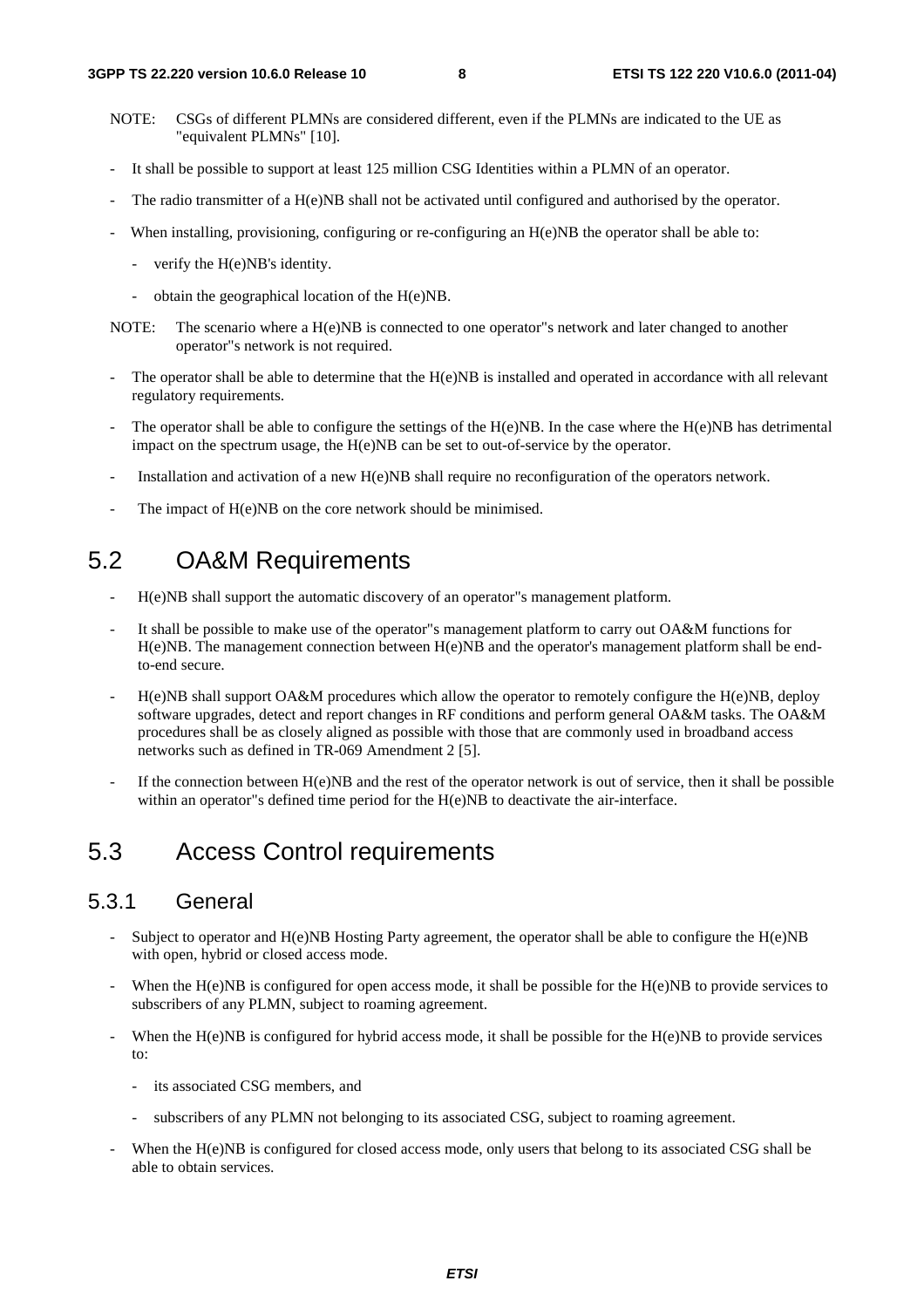- CSG members may include subscriber of any PLMN subject to roaming agreement, defined as HPLMN CSG Roaming.
- The VPLMN may support VPLMN Autonomous CSG Roaming by providing CSG membership to the roaming subscriber without exchanging any CSG specific information with the HPLMN. The VPLMN shall disable VPLMN Autonomous CSG Roaming on a per HPLMN basis if requested by the home operator.

NOTE: VPLMN Autonomous CSG Roaming and HPLMN CSG Roaming can be active in the same VPLMN

The CSG membership granted to the subscriber during his stay in the VPLMN may be retained by the VPLMN (e.g. in case the subscriber moves to another PLMN and subsequently returns to the VPLMN).

# 5.3.2 Closed Subscriber Group

- The CSG manager shall be able, under the operator supervision, to add, remove and view CSG membership
- NOTE: the interaction of the user with the application that manages the Allowed CSG Lists is out of scope of 3GPP (e.g. Web interface).
- For each subscriber, the network maintains a single CSG list containing the CSG identities that the subscriber is allowed to use.
- The UE shall contain a list of allowed CSG identities (Allowed CSG List). It shall be possible to store the Allowed CSG List in the USIM. When available, the list on the USIM shall be used. It shall be possible for both, the operator and the UE, to modify the Allowed CSG List.
- The UE shall allow the user to introduce new CSGs to the Allowed CSG List by means of manual CSG selection only.
- The UE shall maintain an operator controlled list of allowed CSG identities (Operator CSG list). It shall be possible to store the Operator CSG list in the USIM. When available, the list on the USIM shall be used. It shall be possible for the operator to modify the Operator CSG List.
- The two lists are maintained independently from each other. A change in the Operator CSG list shall not trigger the UE to modify the Allowed CSG list to reflect such change automatically.
- Except during manual CSG selection, all CSG cells belonging to a CSG identity not included in the Allowed CSG List or Operator CSG list shall be considered not suitable by the UE ('not suitable' as specified in TS 25.304 [6] and TS 36.304 [7]).
- Each CSG identity shall be associated to a subscriber group which identifies the subscribers allowed to access the CSG.
- When the subscriber group is updated, the affected UE shall be informed accordingly.
- For temporary members, it shall be possible to limit the period of time during which the subscriber is considered a member of a CSG (granted access rights). It shall be possible to configure a time period for each temporary member.
- The time period shall be configurable by the CSG manager and/or the operator operating the CSG and shall span from 1 decihour to several days. Unlimited membership to the CSG is allowed.
- When a CSG is no longer considered available to provide services, except for emergency calls (i.e. due to time period expiry or removal of the CSG membership), it shall be possible to continue the established communication in another cell not belonging to this CSG.
- In hybrid access mode when services cannot be provided to a CSG member due to a shortage of  $H(e)NB$ resources it shall be possible to continue the established communication of non-CSG members in another cell.
- In hybrid access mode, to minimise the impact on CSG members from established communication of non-CSG members, it shall be possible for the network to allow the data rate of established PS communication of non-CSG members to be reduced.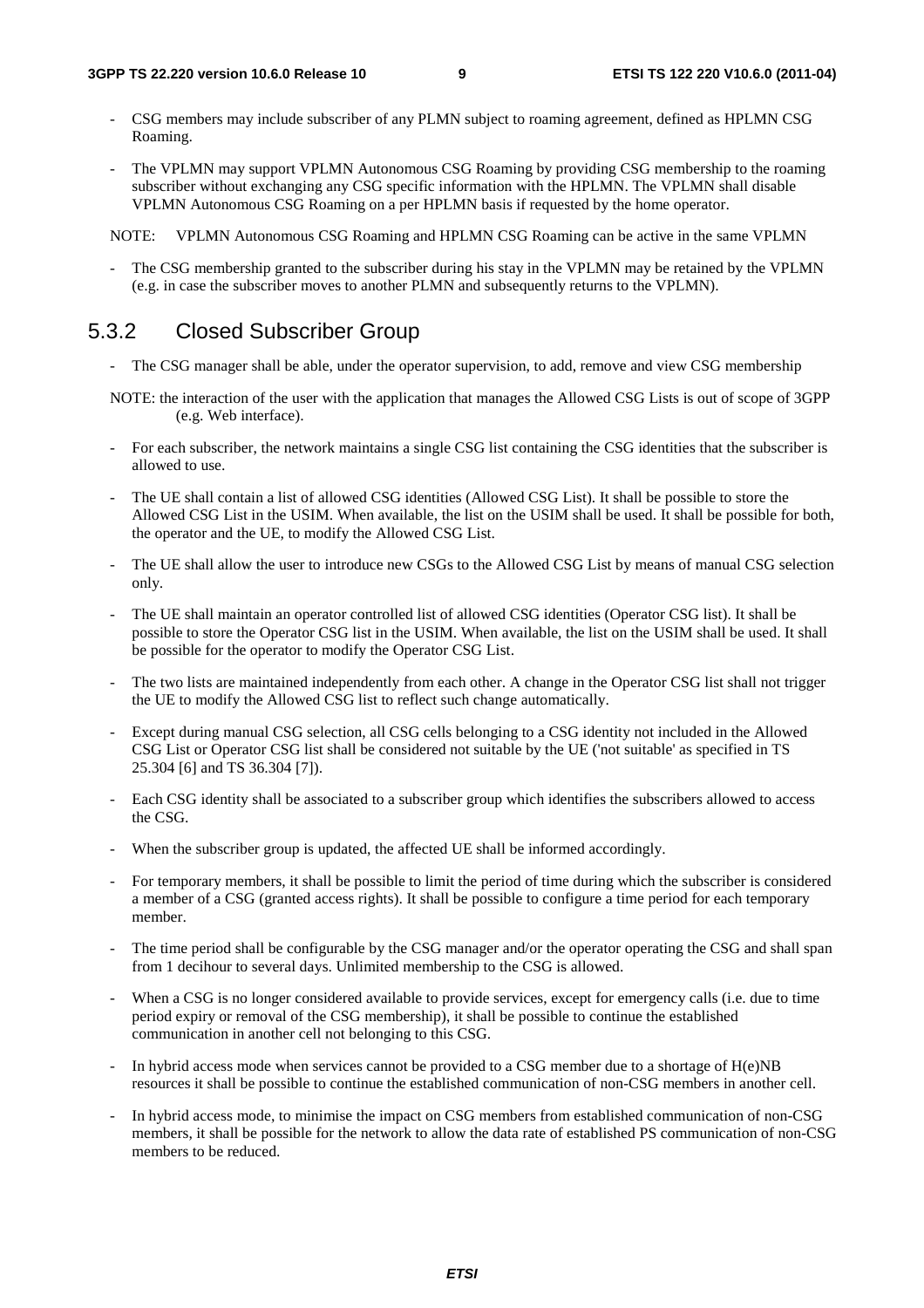# 5.4 Display requirements

# 5.4.1 CSG Type

The CSG Type is an indicator provided by the UE that is configured by the operator.

It shall be possible for the operator to associate a CSG identity in the UE"s Allowed CSG List or the Operator CSG List with a CSG Type. Therefore, it is possible that a CSG identity stored in different UEs may either be associated with the same CSG Type or with different CSG Types.

NOTE: The CSG Type allows, for example, information on the applied billing regime to be given to the user.

- When a UE camps on a cell with a CSG identity that is part of the UE"s Allowed CSG List and or the Operator CSG List has an associated CSG Type, a UE that has a display capability shall provide the user with the associated CSG Type. A UE that does not have a display capability may provide the CSG Type by other means, e.g. voice notification.
- If the CSG Type for a CSG identity has not been configured in the UE, the UE may provide the HNB Name instead. In this case, the user is notified that the UE is providing the HNB Name rather than CSG Type.
- It shall be possible to store the CSG Type in the USIM. As an option, the CSG Type may be stored in the ME. If the CSG Type is present in the USIM, a CSG Type stored in the ME shall be ignored. If the CSG Type is present in the Operator CSG list, a CSG Type present in the Allowed CSG list shall be ignored.
- The CSG Type shall be stored in text and/or graphical format. When the CSG Type has a text component, the CSG Type text length shall not exceed 12 characters in any language.

# 5.4.2 HNB Name

HNB Name is a common name referring to HNB/HeNB as defined in TR 21.905 [1].

- It shall be possible for a CSG cell and for a hybrid cell to broadcast a HNB Name in free text format. The UE may display the HNB Name when camping on the cell where it is broadcasted. The HNB Name, if broadcasted or stored in the UE, shall be available to the user during manual CSG selection. The HNB Name shall be configurable by the operator or the H(e)NB Hosting Party at the discretion of the operator.
- The HNB Name length shall not exceed 48x8 bits.
- NOTE 1: In order to allow the maximum flexibility in the way the HNB Name is configured in any language, UTF-8 coding should be used; this allows a maximum length of 48 characters coded on one byte, 24 characters on two bytes, 16 characters on 3 bytes down to a minimum of 12 characters if all characters are encoded on 4 bytes.
- If available and depending on operator preferences a HNB Name may be stored together with the associated CSG Identity in the UE"s Operator CSG List.
- If available and depending on operator preferences a HNB Name may be stored together with the associated CSG Identity in the UE"s Allowed CSG List.
- A HNB Name present in the Operator CSG list shall take precedence over a HNB Name present in the Allowed CSG list, which in turn shall take precedence over the broadcasted HNB Name.
- NOTE 2: The UE"s Operator CSG List and Allowed CSG List are stored on the USIM or, optionally, in the ME as specified in section 5.3.2.
- NOTE 3: The HNB Name is necessary in order to aid the user in choosing the correct CSG identity when performing a manual CSG identity selection.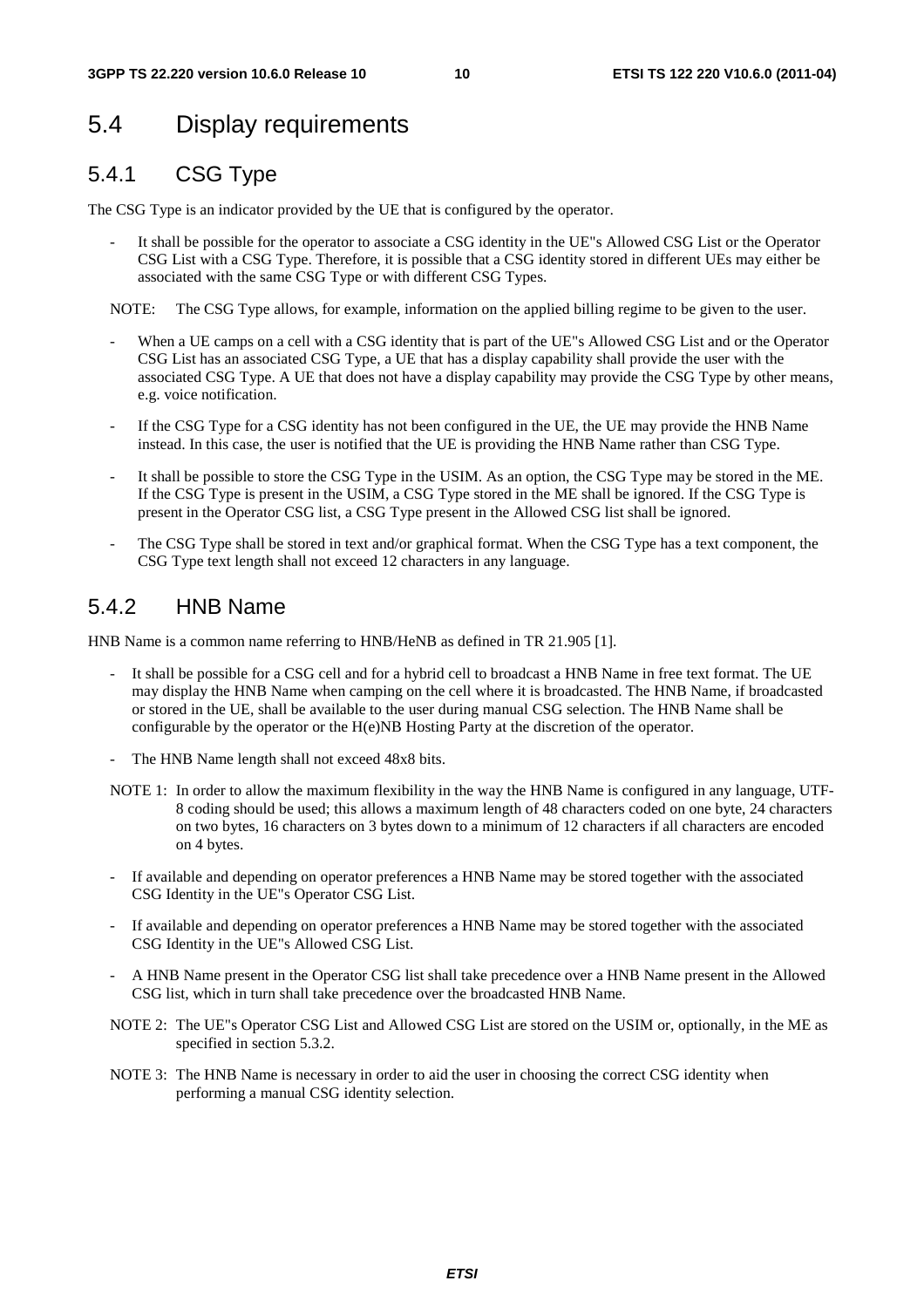# 5.5 Mobility Aspects for Home NodeB and Home eNodeB

### 5.5.1 PLMN selection

The standard automatic and manual network selection procedures are used to register a UE on a PLMN via a H(e)NB.

### 5.5.2 Idle-mode operation

In addition to normal cell reselection procedures, the following requirements apply:

- It shall be possible to support idle mode mobility between a  $H(e)NB$  cell and other cells and between  $H(e)NB$ cells.
- A UE in idle mode shall prefer to select a cell whose CSG Identity is in the UE"s Allowed CSG List or in the Operator CSG list, when the cell reselection criteria has been met.

NOTE: All CSG identities on the Allowed CSG list and the Operator CSG list have the same priority.

The cell reselection procedure should not result in excessive power consumption in the UE.

### 5.5.3 Connected mode operation

- It shall be possible to support service continuity, including handover, between a  $H(e)NB$  cell and other cells and between H(e)NB cells.
- For operational and deployment purposes, handovers between a H(e)NB cell and other cells and between H(e)NB cells should not significantly increase mobility related signalling.
- Data session(s) may be terminated by the network after the UE leaves the H(e)NB coverage area on a per UE basis (e.g. based on subscriber tariff change).

### 5.5.4 Manual CSG selection

The user shall be able to request the UE to perform a scan for available CSGs. When such request is received the UE shall perform a scan of available CSGs, their CSG Identities and their HNB Names. In the UE display, the available CSGs shall be represented by their associated HNB Names and PLMN Name(s). If the HNB Name is not available, the CSG Identity shall be displayed instead.

An indication shall be given to the user as to which of the available CSGs is contained in the Allowed CSG List or Operator CSG list. The available CSGs shall be displayed in the following order:

- The CSGs, whose CSG Identities are contained in the Allowed CSG list.
- The CSGs, whose CSG Identities are contained in the Operator CSG List.
- Any other CSG, whose CSG Identity is not included in the Allowed CSG List or the Operator CSG list.

The HPLMN shall configure, on a PLMN basis, the UE to display the available CSGs so that either:

- all CSGs are displayed, or
- only CSGs in the Operator CSG List are displayed.
- NOTE: It is assumed that OMA DM/OTA will be used by the HPLMN to configure the ME/USIM

By default, the UE shall display all available CSGs for any PLMN, unless the UE has been configured by the HPLMN, for a specific PLMN, to display only CSGs in the Operator CSG List that are available.

When the user selects an entry in the list, the UE shall reselect any of the available cells with the CSG chosen by the user.

The UE shall attempt to register to the PLMN.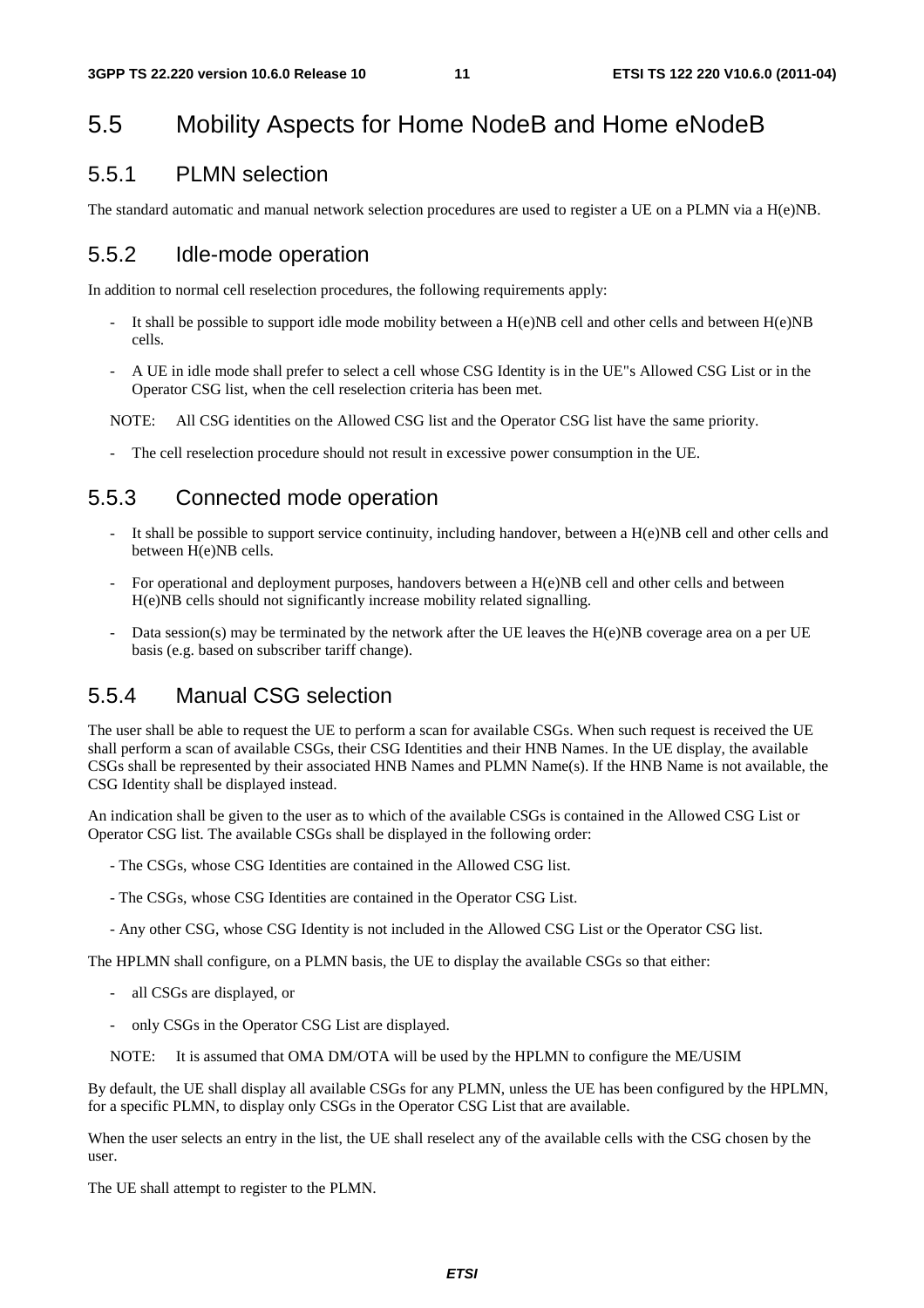If the registration attempt is accepted, the UE shall add the CSG identity to the Allowed CSG list unless the cell is a hybrid cell or the identity is already present in the list.

If the registration attempt is accepted and the UE is allowed to add the CSG identity to the Allowed CSG list then the UE may add the broadcasted HNB Name to the Allowed CSG list.

If the registration attempt is rejected and the CSG entry is in the Allowed CSG list, that CSG and the associated HNB Name shall be removed from the Allowed CSG list.

In addition, when the user manually selects a CSG in a PLMN, which is different from the last registered PLMN, the following behaviour applies:

- The UE shall enter into Manual PLMN Selection state.
- The UE shall attempt to register to the PLMN. This PLMN shall not be stored as the Last Registered PLMN.
- When the UE is no longer in the service area of the CSG the UE shall return to the previous PLMN Selection state.

### 5.6 Services support

### 5.6.1 General

- Subject to availability of network resources there shall be no difference in the user experience when using the PLMN provided services via H(e)NB or via NodeB/eNodeB (NB/eNB).
- Depending on operator preferences and in compliance with regulatory requirements ETWS and PWS [9] shall be supported.
- Any additional registration and paging load as a result of H(e)NB deployment shall be minimized.
- Deployment of H(e)NBs and NB/eNBs on the same spectrum should not degrade the performance of UEs receiving service from NB/eNBs.
- Deployment of H(e)NBs and NB/eNBs on the same spectrum should not degrade the NB/eNB"s coverage and capacity.

### 5.6.2 Emergency services

- H(e)NB shall support emergency calls for both CSG and non CSG members as specified in TS 22.101 [4].
- It shall be possible for the operator to provide location information of the UE attempting an emergency call over a H(e)NB. The location information shall be sufficiently accurate to comply with the regulatory requirements that apply to the area where the  $H(e)NB$  is deployed.

### 5.6.3 IMS Interworking

The operator can provide CS-to-IMS interworking as specified in the IMS Centralized Services clause of TS 22.101 [4].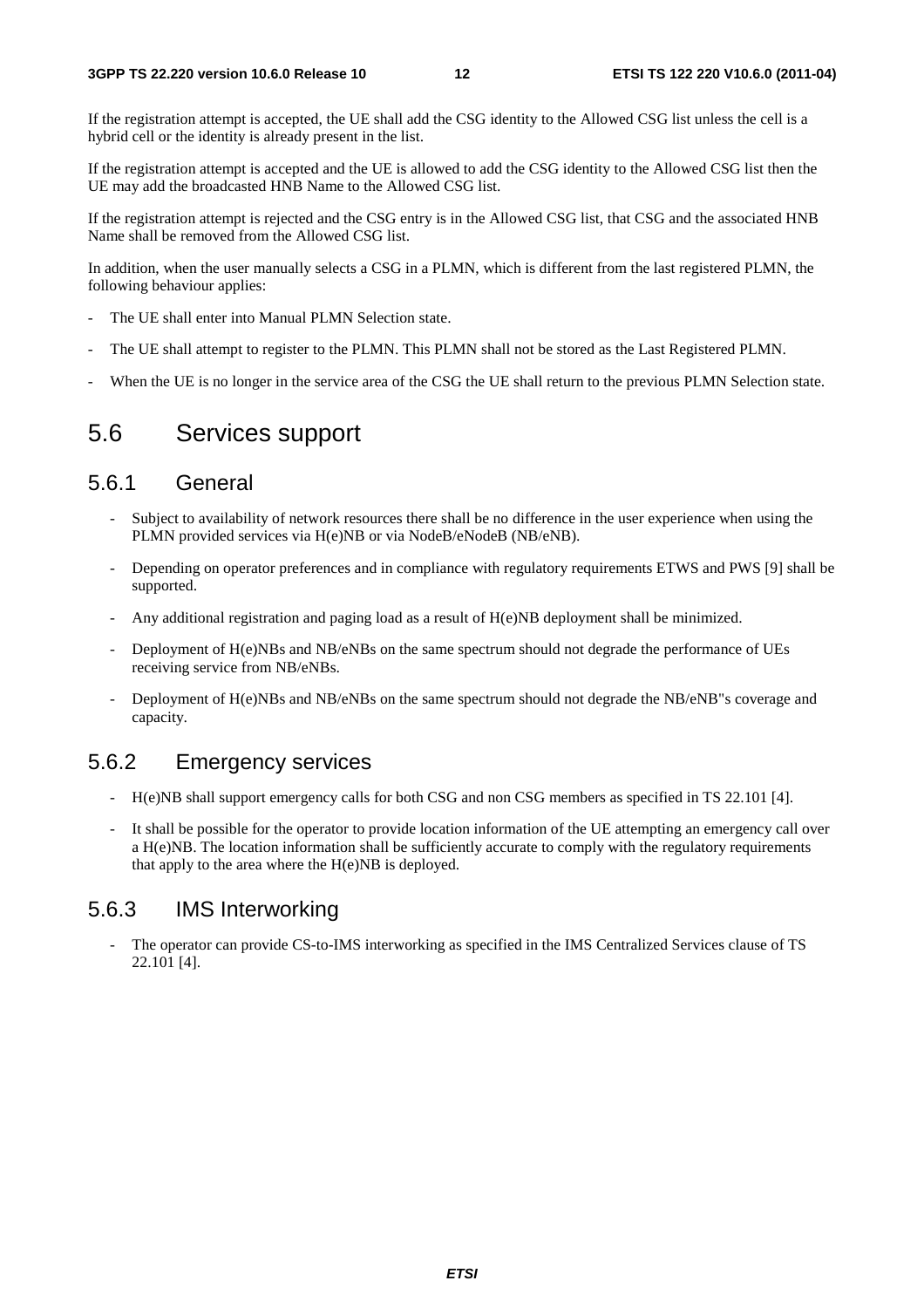# 5.7 Local IP Access (LIPA)

### 5.7.1 Description

Local IP Access provides access for IP capable UEs connected via a H(e)NB (i.e. using H(e)NB radio access) to other IP capable entities in the same residential/enterprise IP network. Data traffic for Local IP Access is expected to not traverse the mobile operator"s network except mobile operator network components in the residential/enterprise premises. Signaling traffic will continue to traverse the mobile operator network. The residential/enterprise IP network itself and the entities within that network are not within the scope of 3GPP standardisation.

NOTE: It is not precluded that a small amount of data traffic for Local IP Access (e.g. user packets that trigger paging) be forwarded via the mobile operator's network, provided there is a trust relationship between the H(e)NB hosting party and the mobile operator.





scope of Local IP access

### 5.7.2 General requirements

A H(e)NB subsystem shall be able to support Local IP Access in order to provide access for IP capable UEs connected via a H(e)NB subsystem (i.e. using H(e)NB radio access) to other IP capable entities in the same residential/enterprise IP network.

- Simultaneous access from a UE to the mobile operator"s core network and Local IP Access to a residential/enterprise IP network shall be supported.
- Subject to regulatory requirements, Local IP Access traffic shall be routable only between the UE, H(e)NB and other entities within the residential/enterprise IP network.
- A UE shall have a valid subscription with the mobile operator in order to use Local IP Access.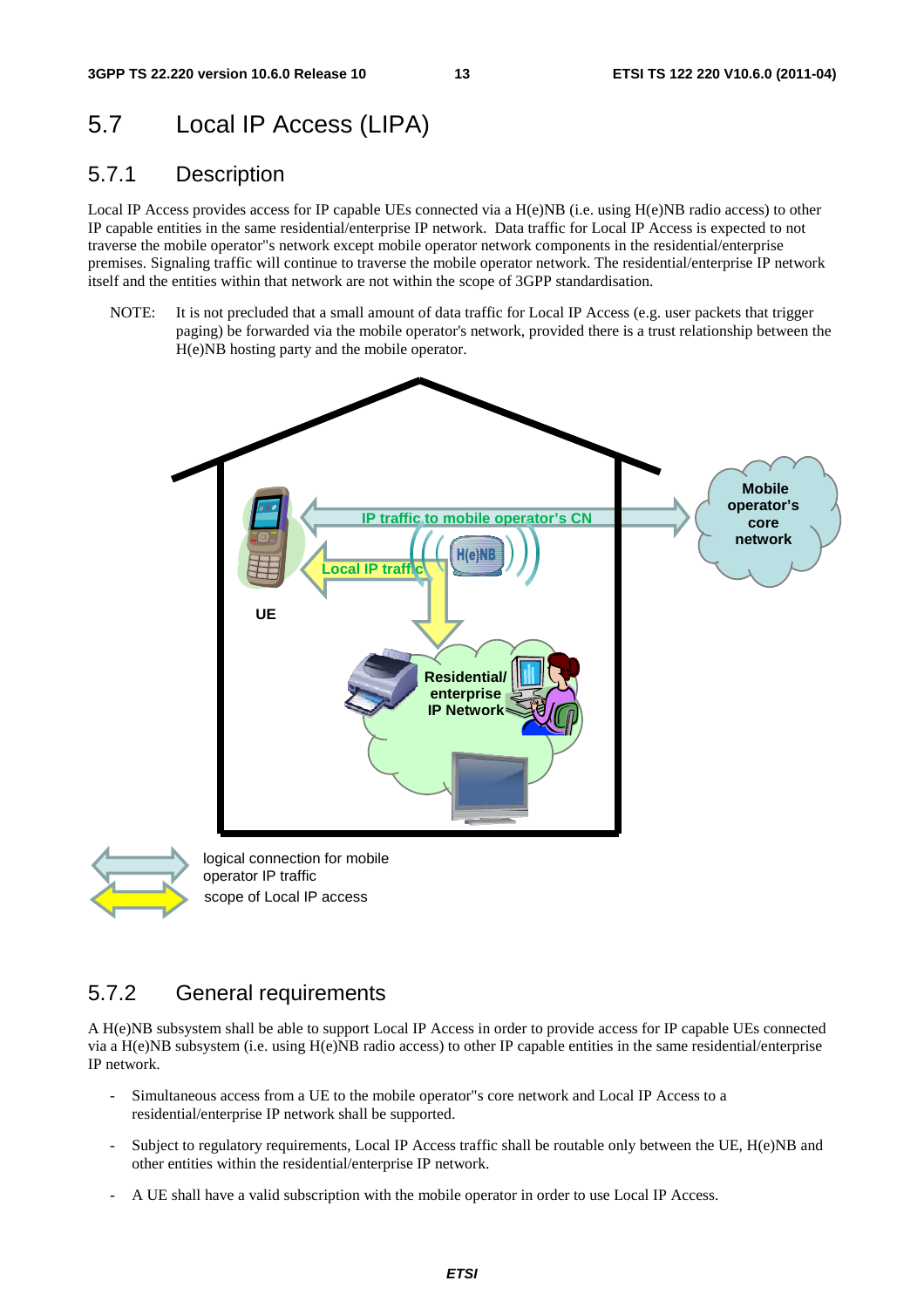- A UE shall be able to use Local IP Access in a visited network subject to roaming agreement between mobile operators.
- The HPLMN shall be able to enable/disable LIPA usage when the UE roams to particular VPLMNs.
- Local IP Access shall not affect services running in parallel for the same UE.
- Pre-Rel 10 UEs should be able to use Local IP Access.
- The user may be notified when a  $H(e)NB$  provides access to a residential/enterprise IP network
- A UE using Local IP Access shall be contactable by another IP endpoint in the same residential/enterprise IP network via Local IP Access.
- The operator shall be able to configure the network to support connection request from a UE so that a LIPA connection is used when the UE is located within the residential/enterprise IP network, and a regular connection via the Core Network is used otherwise.
- The mobile operator shall be able to configure the  $H(e)NB$  to enable/disable Local IP Access.
- The mobile operator shall be able to enable/disable Local IP Access per user subscription per CSG.
- The H(e)NB Hosting Party, within the limits set by the mobile operator, shall be able enable/disable Local IP Access per H(e)NB.
- The H(e)NB subsystem shall allow the mobile operator to make traffic and signalling performance measurements related to Local IP Access for each user and for the H(e)NB.
- The H(e)NB subsystem shall allow the mobile operator to collect fault management information related to Local IP Access for each H(e)NB.
- NOTE: It is possible for the H(e)NB Hosting Party to use additional access control mechanisms (e.g. using a password) to restrict access of UEs to the residential/corporate IP network. However, such additional access control is out of scope of 3GPP standardisation.
- Local IP Access shall not compromise the security of the mobile operator"s network.

# 5.8 Managed Remote Access to home based network

- The H(e)NB may support remote access for a CSG member to the home based network from a UE via a PLMN in order to provide access to IP capable devices connected to the home based network.
- It shall be possible to restrict the access to the home based network on per-subscriber basis (e.g. some subscribers may have managed access to their home network and others may not).

# 5.9 Void

### 5.10 UICC and H(e)NB

Optionally, the H(e)NB may support identification and authentication of the H(e)NB Hosting Party by means of a UICC-based application.

This application may also contain information for the initial provisioning (e.g. the O&M system contact).

If the H(e)NB supports the H(e)NB Hosting Party application,

The H(e)NB shall support the use of the operator"s UICC application management platform to configure the Hosting Party application.

Note: UICC application management is specified in 3GPP TS 31.115 [11] and 3GPP TS 31.116 [12].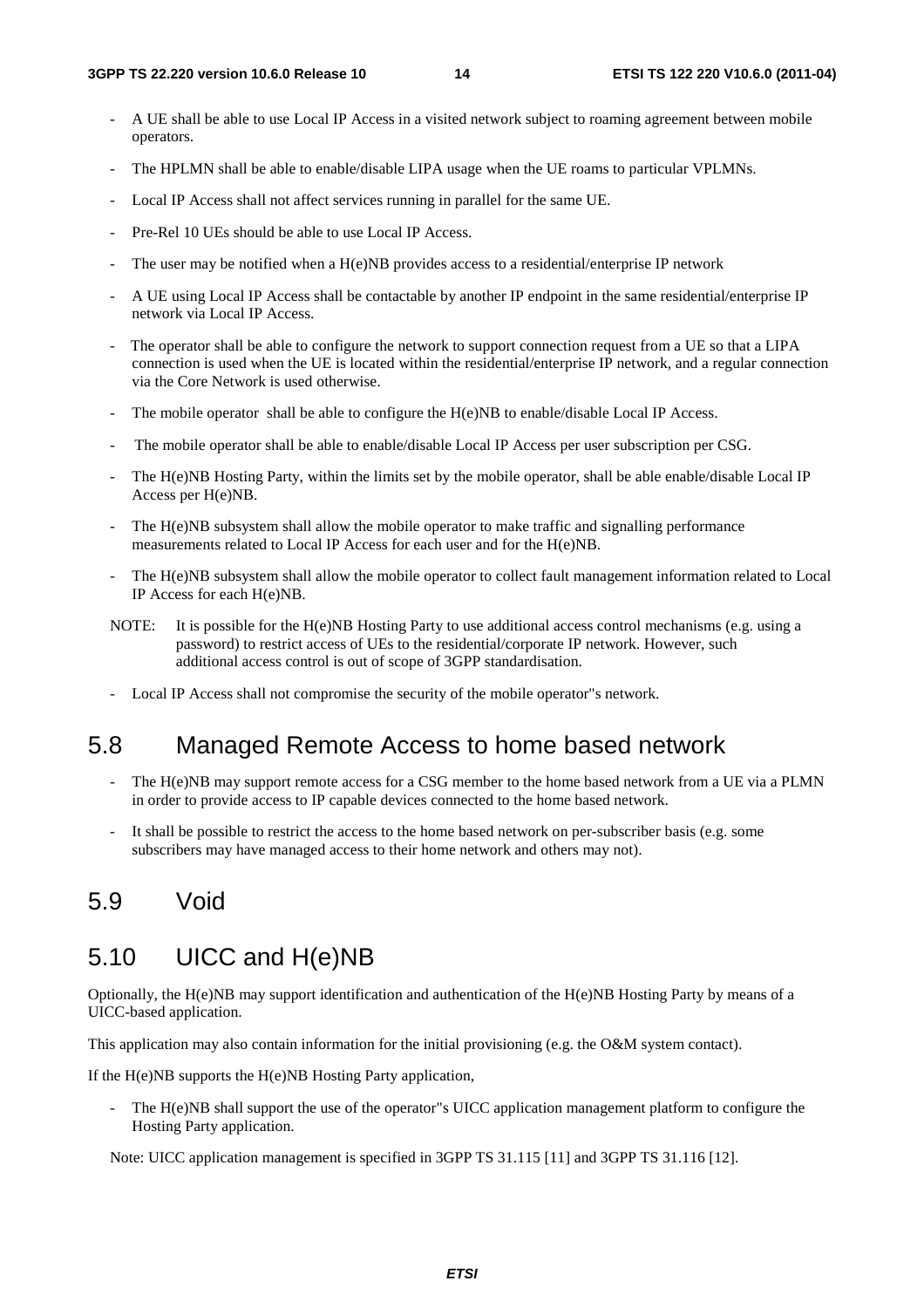# 5.11 Requirements on HNBs in enterprise environments

### 5.11.1 Description

HNBs are expected to be used in enterprises for business communication among permitted users. Besides other HNB functions, it is desirable to support functions (e.g. Authentication and charging) that allow easy integration into the enterprise's IT infrastructure.

It is expected that IT personnel of the enterprise assume some of the HNB administration functions.

IP enabled UEs that are connected via HNBs to the enterprise IP network are expected to receive the enterprise's IP based services.

The following additional requirements apply for intended usage of HNBs in enterprise environments.

### 5.11.2 Local traffic routing and PBX integration

HNB may be able to route traffic to/from the enterprise's IP network without traversing the mobile operator"s core network, subject to regulatory requirements and agreement between the Mobile Operator and the Enterprise.

Local traffic routing applies to:

- Traffic between the UE and another UE under coverage of the enterprise's HNBs
- Traffic between the UE and entities in the enterprise IP network (e.g. when interworking with an IP- Private Branch Exchange (IP-PBX))

NOTE: other requirements on local routing of PS traffic are contained in section 5.7 (LIPA).

It may be possible to support interworking with an enterprise's existing voice and multimedia services (e.g., (IP-PBX). In particular:

- UEs under coverage of the enterprise's HNBs may be able to participate in interactive communication services offered by the IP-PBX.

# 6 Requirements for Home NodeB

# 6.1 Access Control

- It shall be possible to control access (i.e. accept and reject connection requests) of pre-Release 8 UEs.

NOTE: Such mechanisms may be different for those used to access control a Release 8 UE.

- The operation of a HNB shall not adversely impact the performances of a pre-Release 8 UEs operating in the area where the HNB is active and vice versa.
- The total bandwidth from the HNB towards the network for 4 simultaneous TS11 or TS12, including signalling and overhead, shall not exceed 200 kbps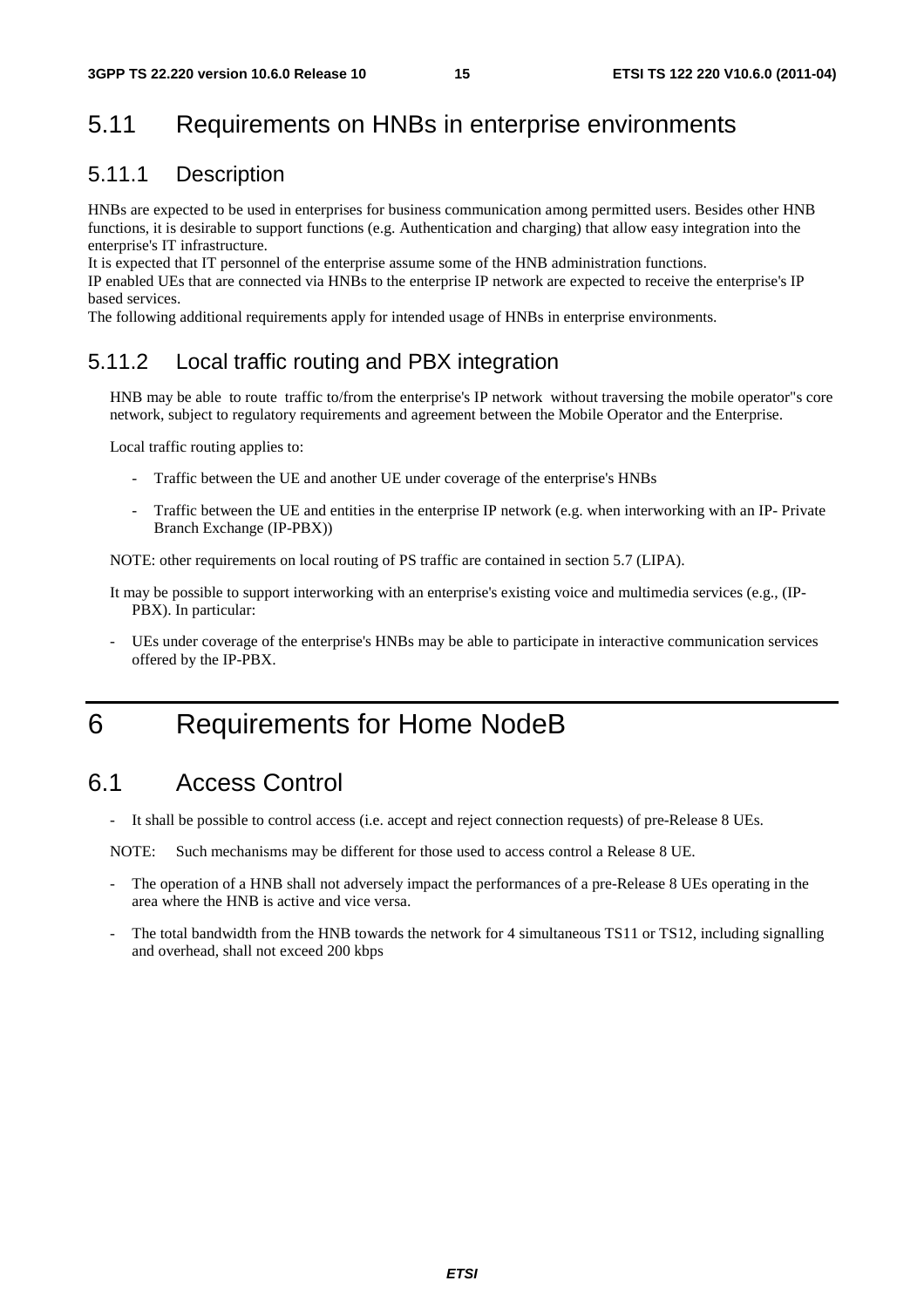### 6.2 Void

# 7 Requirements for Home eNodeB

# 7.1 Services support

### 7.1.1 Television Service

- It shall be possible to support Television services [3].
- If Television service is supported, it shall be possible for an operator to configure the MBMS Television service so that the typical switching time between different content streams, from the end user's perspective, does not exceed 2 seconds [3].

# 8 Quality of Service

### 8.1 General

- Subject to agreement between the mobile operator and the broadband access provider, it shall be possible to request resources from the broadband IP backhaul for the QoS treatment for sessions traversing the H(e)NB subsystem.

# 8.2 Admission Control

- It shall be possible to perform admission control based on the available H(e)NB backhaul resource.
- It shall be possible for the network to set different criteria for access control in a hybrid cell for CSG and non-CSG members.

# 9 Security and privacy

# 9.1 General

The use of  $H(e)NB$  shall not compromise the security of any PLMN or broadband access network.

# 9.2 Security Requirements

- The H(e)NB shall provide a high level of security, equivalent or better than Rel-8 3GPP systems.
- Security policy shall be under the control of the H(e)NB network operator.
- The H(e)NB shall not impact the security of the UE.

### 9.3 Privacy

The  $H(e)NB$  shall not compromise user privacy for UEs that are using the  $H(e)NB$ , including communication confidentiality, location privacy and identity protection.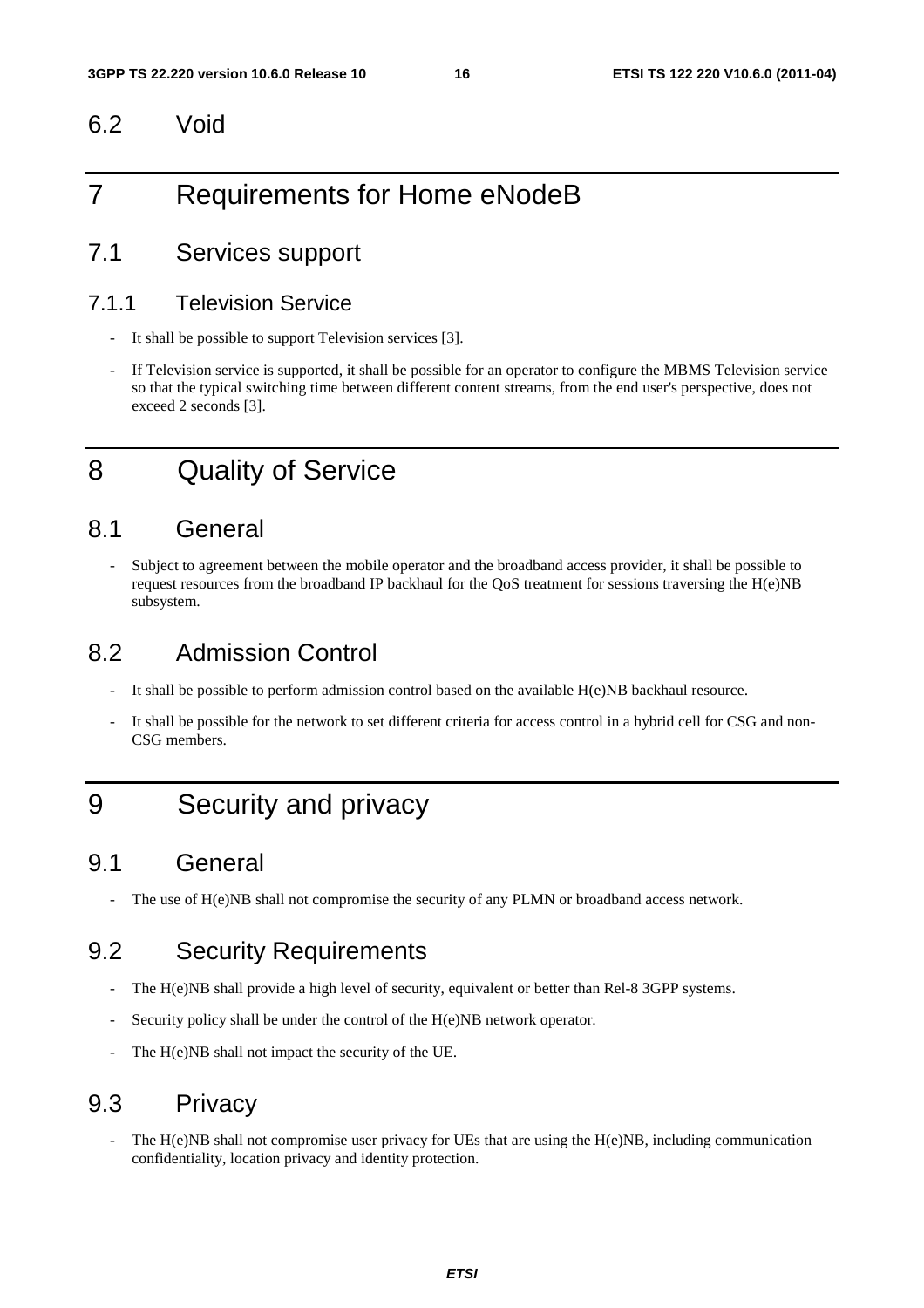# 10 Charging Aspects

NOTE: Refer to charging requirements in TS 22.115 [8]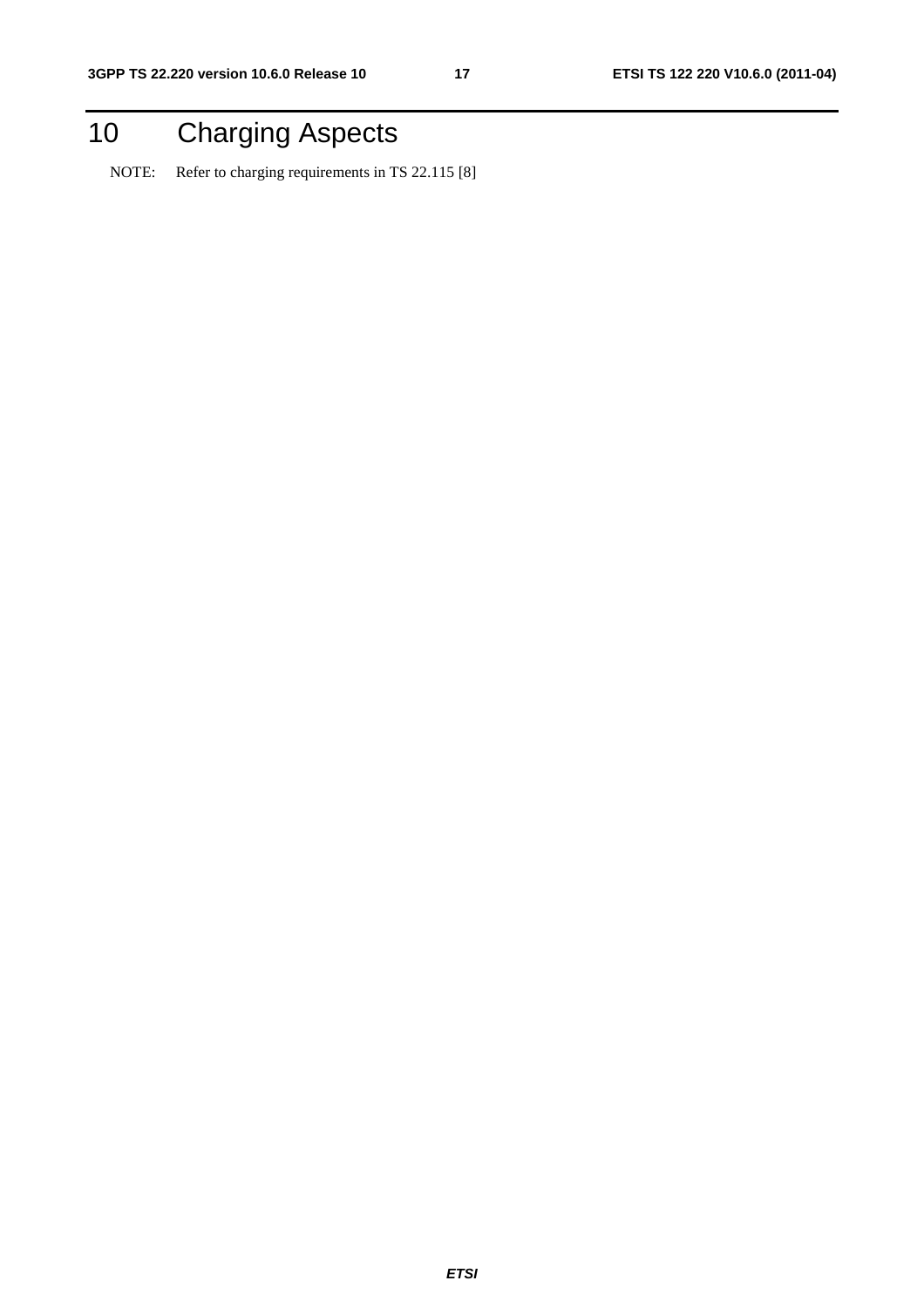# Annex A (informative): Use cases

These use cases do not imply any requirement beyond that which is contained in the normative part of this TS.

### **Usecase-1: H(e)NB Mobility**

User A connects to the H(e)NB via mobile device. User A should be able to move around within the H(e)NB coverage in the home or enterprise. User should also be able to invoke additional services based on user policy and operator policy.

#### **Usecase-2: H(e)NB Guest Users**

User A and User B are subscribers of Operator 1 and Operator 2 respectively. User A visits User B in his home and User B allows User A to use H(e)NB in User B"s home. User A should be able to access all the services he is subscribed to from Operator 1 based on the policies set by User B and operator 2. Operator 1 and Operator 2 have roaming agreement.

#### **Usecase-3: HNB/HeNB – NB/eNB Handovers**

User A subcribes to cellular services of Operator 1 and is authorised to access a HNB/HeNB from same or other operator. User A starts service in the H(e)NB coverage and continues moving into a cellular network. Similarly User A starts service in cellular network and continues moving into H(e)NB coverage. User A does not see any impact on services due to mobility in both cases.

#### **Usecase-4: Access to Home based services**

User A connects to the H(e)NB via mobile device. User A should be able to access home based services (e.g. local digital media servers and digital media players) from the mobile device. Other users may access the home based services subject to H(e)NB Hosting Party policies.

#### **Usecase-5: Media Transfer**

User A connects to the H(e)NB via mobile device. User A starts viewing video streaming service on the mobile device. User A then wants to continue viewing the video on a different screen for better viewing. User A should be able to transfer the session to a high-definition TV or PC connected via broadband connection. User A should also be able to transfer the session from the TV or PC to a mobile device and continue the session in the H(e)NB coverage and also in the cellular network.

#### **Usecase-6: IMS capable HNB used for coverage purposes**

In this scenario, the reason for an operator to introduce IMS capable HNB is to offload voice traffic from his existing CS core network to IMS. However, as in this scenario the usage of 'legacy' services (e.g. CS Fax) is still assumed - only the utilization of network resources is to be changed - it is requested that IMS capable HNB provides all the services/ capabilities that are provided through regular Node B from the beginning.

#### **Usecase-7: IMS capable HNB for a new business model**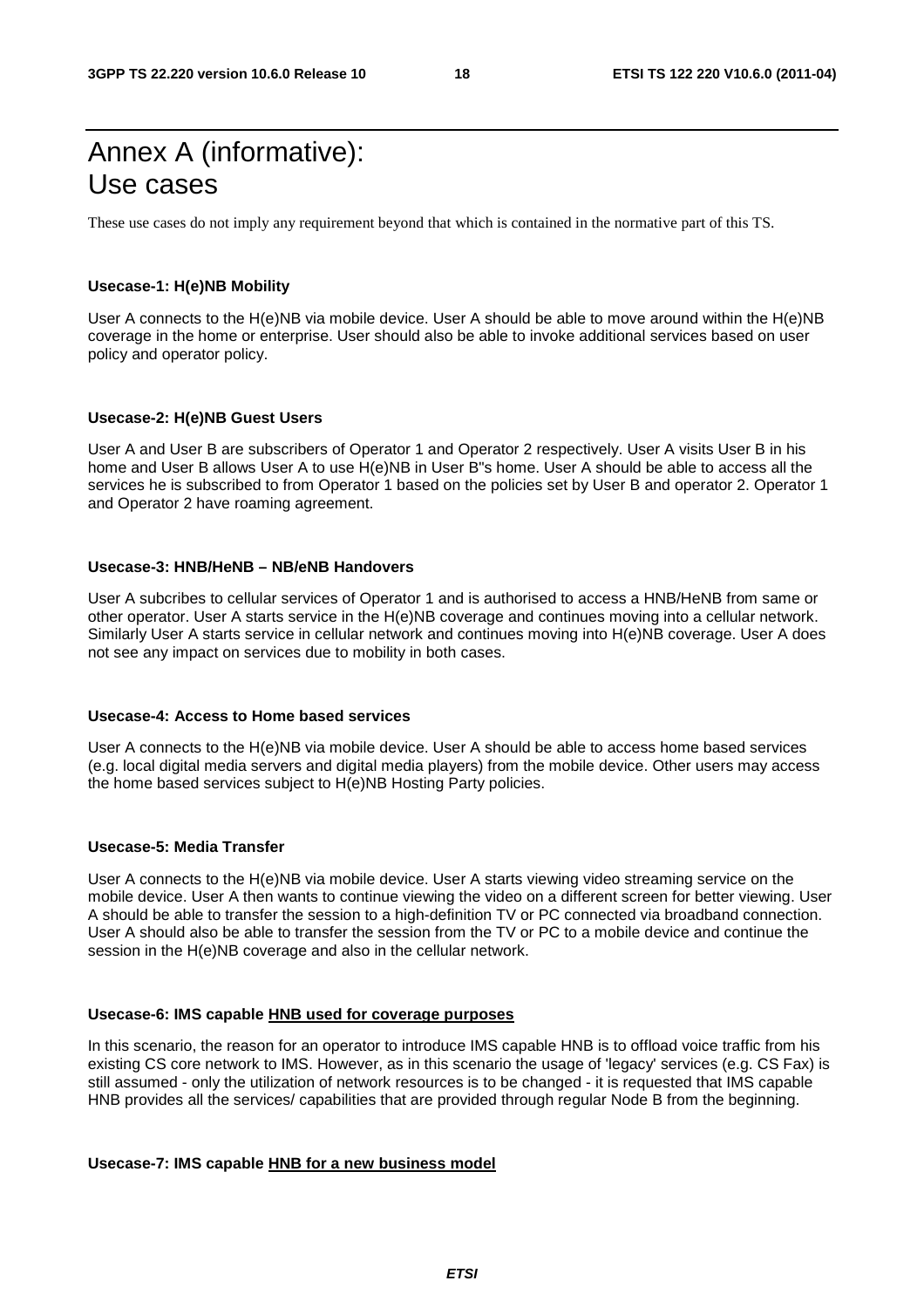This scenario starts with a view that HNB is located in the user"s residence and the UE is the preferred equipment to interact with home services/ applications. New business can be expected there. In this scenario, some of the CS services/ capabilities that are provided through regular Node B might not be needed or might be provided in a later step if the operator could instead offer attractive new services under IMS capable HNB only.

#### **Usecase-8: IMS capable HNB for Green field operator**

This scenario expects new players to get into the mobile market. In this scenario, they would aim to deploy cost efficient and future proof infrastructure, i.e. no CS domain but IMS/PS domain only, regardless of whether or not UEs have IMS client on them.

### **Usecase-9: Hybrid access mode**

In order to improve the coverage in a shopping mall, H(e)NBs are deployed. The shopping mall owner may have been provided a special deal by the network operator where the employees of the shopping mall will get preferential charging rates and priority access when accessing services via these H(e)NBs. In exchange, the shopping mall owner allows the public to use the H(e)NBs to access the normal network operator services. The H(e)NB Hosting Party should not need to manage the public access and the public should not need to do anything special in order to get services on the H(e)NB.

#### **Use case-10: Open access mode**

Typically to enhance coverage or capacity of an operator"s public network, for example in railway stations, airports, stadiums, etc, taking benefit of the H(e)NBs additional functionality (e.g. uncoordinated deployment).

#### **Usecase-11: HNB interacts with Home network**

User A connects with his UE (possibly a pre-Rel 9 UE) to the HNB with IMS Interworking and Local IP Access to the home network capabilities. The home network accommodates home network devices (Intercom, Door lock, Network radio, Photo server, etc.) and the HNB. User A should be able to communicate with a visitor at Intercom via the mobile device.

#### **Usecase-12: HNB interacts with IP-PABX**

User A connects with his UE (possibly a pre-Rel 9 UE) to a HNB with IMS Interworking and Local IP Access to the home network capabilities at an office. The HNB might be deployed and interconnect with an enterprise extension telephone system (e.g. SIP based PABX). User A should be able to make/receive an extension call to/from fixed line UE under SIP based PABX. In addition, User A with the mobile device and User B with computers should be able to access a common groupware server at the office and share the same information such as schedule, emails, etc.

#### **Usecase-13: Electronic customer guide in shopping centre, using Local IP access**

A department store or shopping centre provides electronic shopping guide. When user A enters into a shopping centre where a shopping centre H(e)NB is installed, an invitation indication shows up on his mobile device which he accepts. This allows him access to the centre"s H(e)NB. Subsequently, he accesses the centre"s customer service server, which is only accessible through the H(e)NB where he uploads his shopping list. The customer service server responds a list of sale items of similar nature. He accepts or declines the various choices and the final shopping list is downloaded to his UE. While user A is waiting, User A watches free TV show or advertisement provided through the H(e)NB for the shop customer. While in the shopping centre the user has simultaneous access to operator"s and local shopping centre services.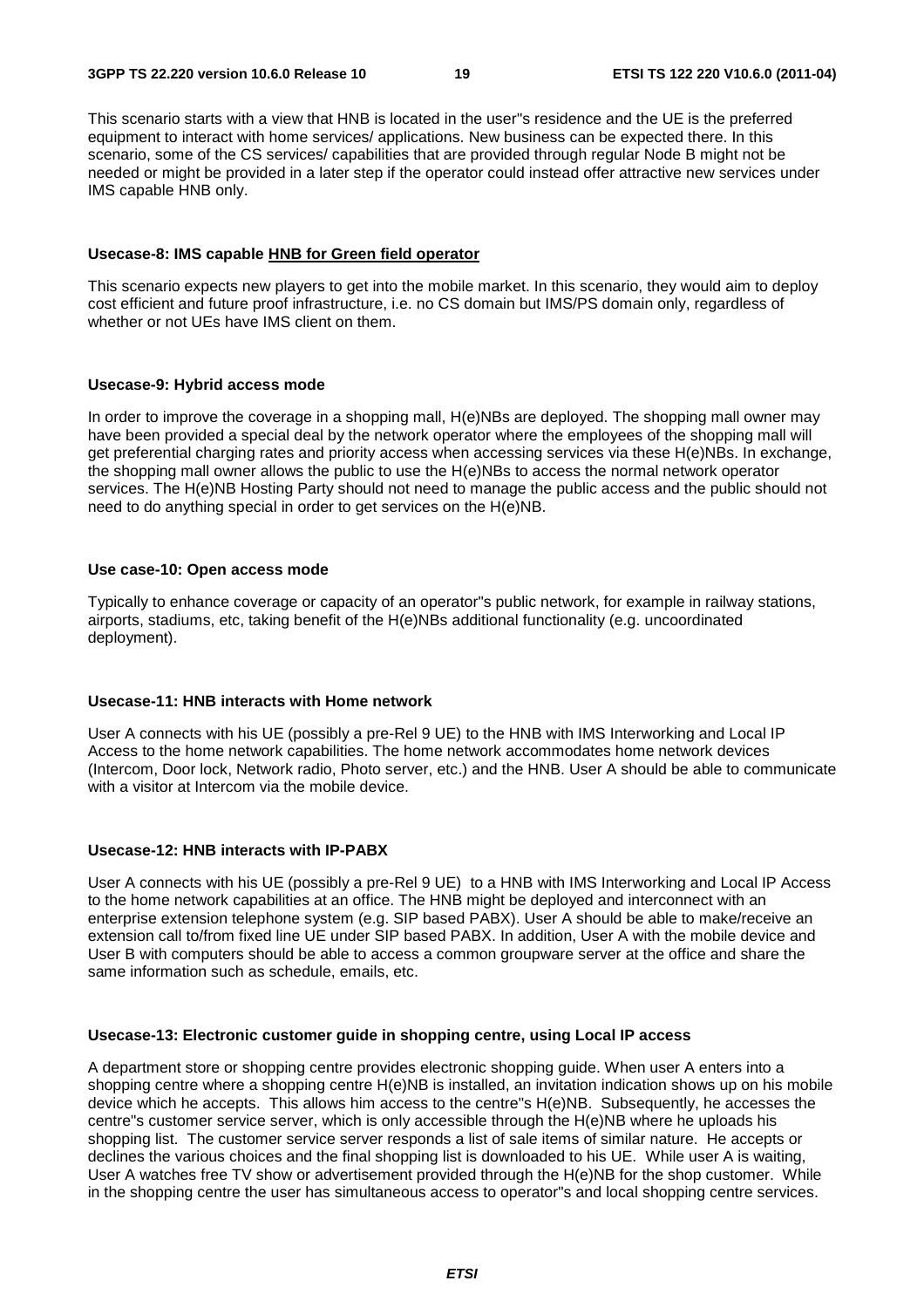### **Usecase-14: Local IP Access**

The user has the subscription through home operator H. The user is served by the home operator H. The UE obtains IP connectivity in both a local gateway to obtain local connectivity for IMS services (e.g. as in local IP access or for enterprise scenarios with call to other terminals in the PABX area) and to a home gateway (as in normal connectivity for IMS services). For IMS sessions to be routed to e.g. remote terminals, the traffic is sent through the connectivity with the home gateway, whereas for IMS session that can be routed locally (e.g. based on local phone number), the traffic is sent through the connectivity with the local gateway through the local IP access. Whether the UE routes a specific IMS session through the local access or the home gateway can be controlled on a per session basis. Also, the UE may obtain local connectivity by default (e.g. based on static configuration by the operator) or dynamically based on indication by the IMS server.

#### **Usecase-15:**

Subscriber A from Network A owns HNB/HeNB A because of no macro network coverage . Guest user B from Network B visits subscriber A"s house. Subscriber A wants to allow guest user B access to HNB/HeNB A while the guest user B is visiting.

#### **Usecase-16:**

Corporation A has sites in country A, B and C. Corporation A has employees from country A and B. Employees in country A are from Operator AA and AB. Employees in country B are from Operator B. Corporation A has HNB/HeNB in country A from Operator AA and country B from Operator B. Employees from country A and B are allowed access to HNB/HeNBs in country A and B.

#### **Usecase-17: Content-sharing services in the residential IP network**

During a trip to the zoo Alice has taken several pictures and has recorded a video clip on her UE. After returning home her UE connects to the H(e)NB in the home and accesses the residential IP network. The local devices (video, printer, ..) are automatically discovered by the UE. Alice views the videos on her video player, prints photos on her printer, uploads her media onto media server, and downloads media for her next outing.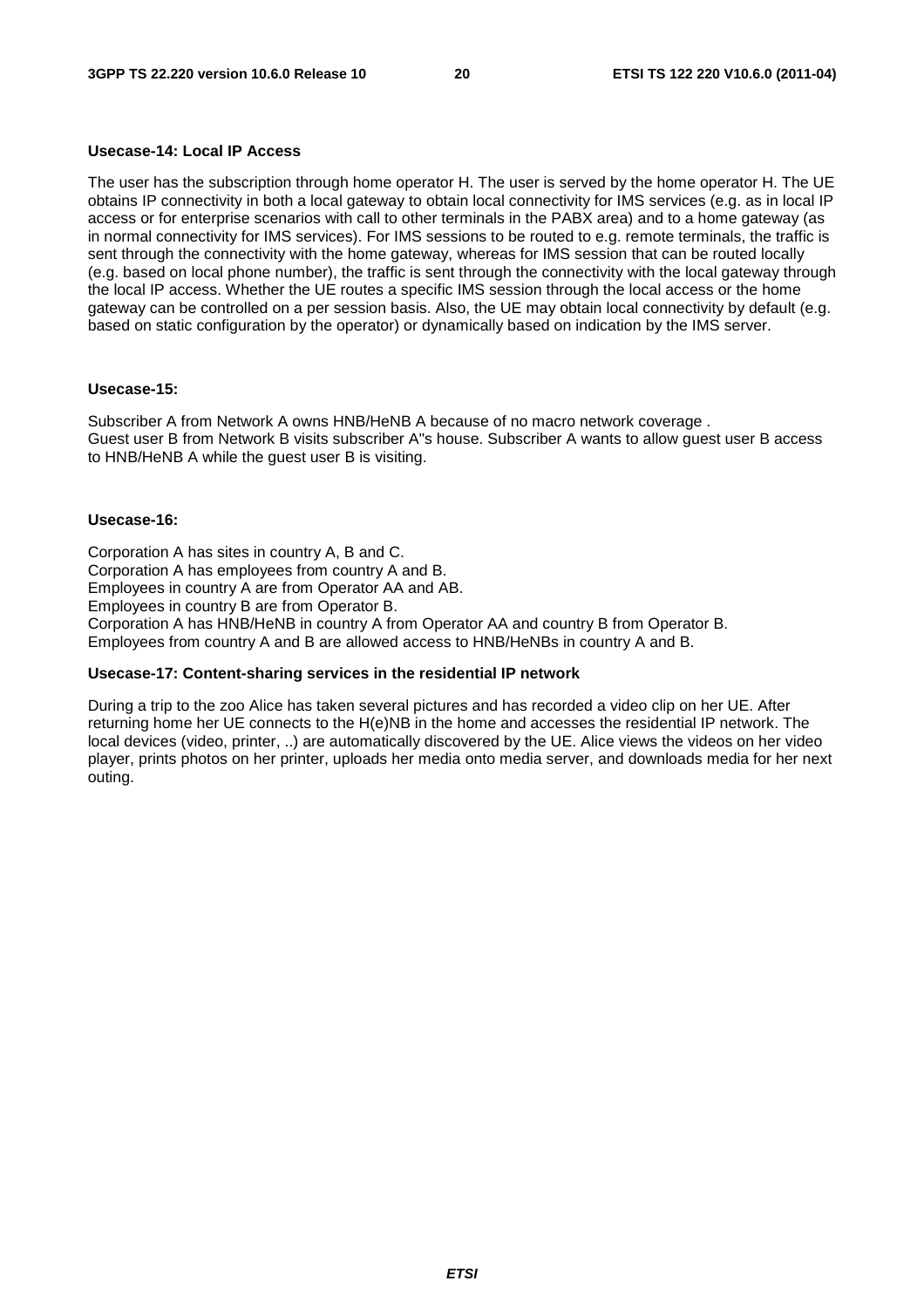# Annex B (informative): Clarification of H(e)NB Access Modes

Table B.1 illustrates the different H(e)NB Access Modes and what access is allowed for UEs of any release depending on whether the UE is allowed access to the CSG.

In Table B.1 'Access' means 'Access to services'.

'Preferential access' means the user will get preferential access to the cell.

|                              | <b>H(e)NB Access Mode</b> |           |                            |  |  |  |
|------------------------------|---------------------------|-----------|----------------------------|--|--|--|
|                              | Open                      | Closed    | <b>Hybrid</b>              |  |  |  |
| UE allowed access to CSG     | Access                    | Access    | <b>Preferential Access</b> |  |  |  |
| UE not allowed access to CSG | Access                    | No Access | Access                     |  |  |  |

| Table B.1: H(e)NB access for UEs of any release |  |  |  |
|-------------------------------------------------|--|--|--|
|-------------------------------------------------|--|--|--|

NOTE: Pre Release 8 UEs can only access HNBs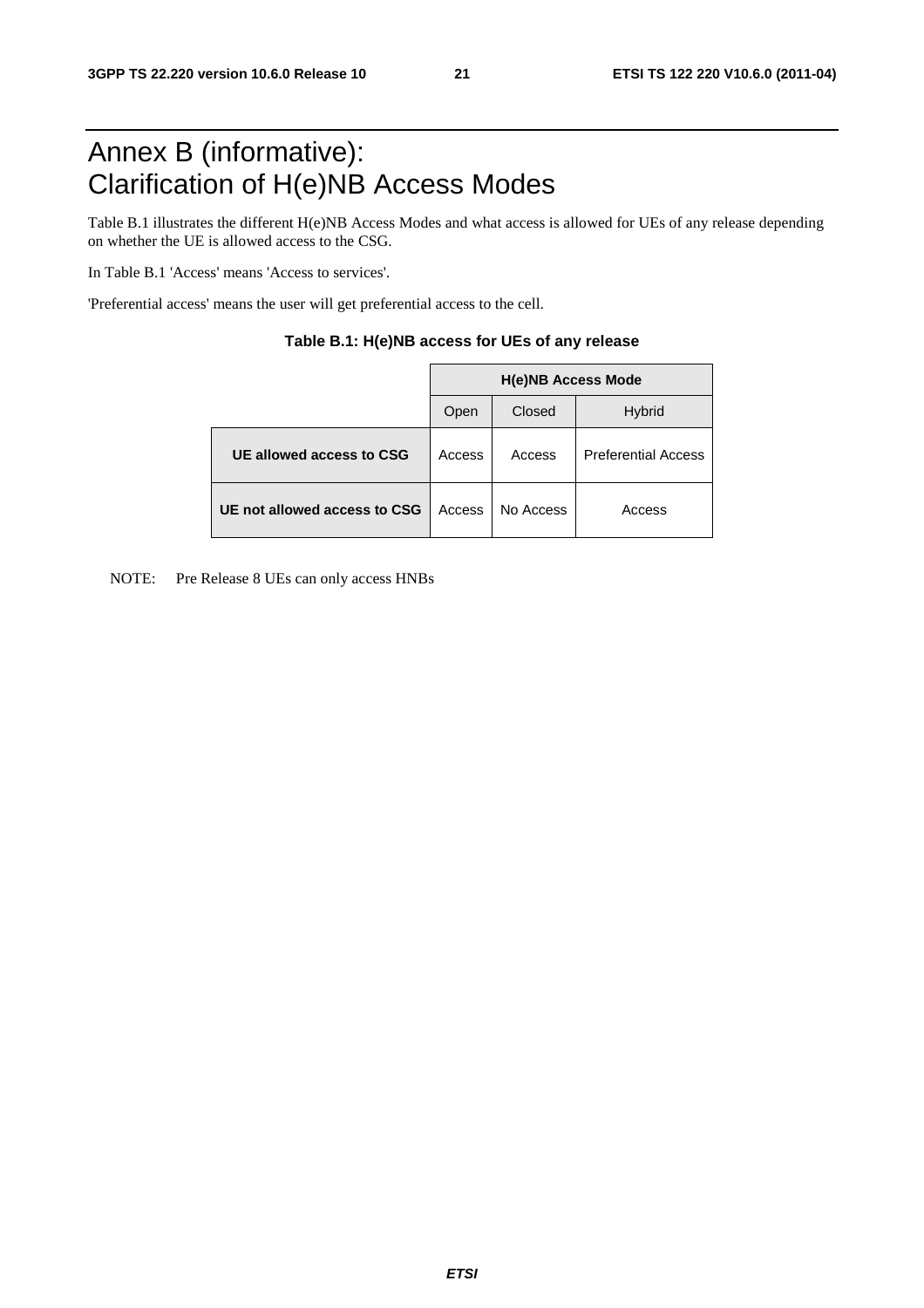# Annex C (informative): Overview of identifiers and names.

| item                            | used for                                                                                | associated with                                                                                | permanently stored in                                                                                                                                                                        | distribution method                                                                                                                                                                                                                                                                                                                                                   | displayed to user                    | comment                                                                                                                                            |
|---------------------------------|-----------------------------------------------------------------------------------------|------------------------------------------------------------------------------------------------|----------------------------------------------------------------------------------------------------------------------------------------------------------------------------------------------|-----------------------------------------------------------------------------------------------------------------------------------------------------------------------------------------------------------------------------------------------------------------------------------------------------------------------------------------------------------------------|--------------------------------------|----------------------------------------------------------------------------------------------------------------------------------------------------|
| H(e)NB<br>equipment<br>identity | administrative<br>purposes                                                              | H(e)NB (physical<br>entity)                                                                    | H(e)NB<br>$\bullet$<br>administration<br>database of the operator                                                                                                                            | O&M procedures                                                                                                                                                                                                                                                                                                                                                        | NO                                   | not known to UE,<br>therefore not useable by<br>UE to identify a<br>H(e)NB                                                                         |
| <b>CSG</b><br>identity          | automatic and<br>$\bullet$<br>manual CSG<br>selection<br>access control<br>to CSG cells | $\bullet$ a CSG, i.e.<br>a group of users<br>(UEs).<br>• One or More<br>H(e)NBs<br>(CSG cells) | H(e)NB<br>$\bullet$<br>administration<br>database of the operator<br>Allowed CSG List<br>$\bullet$<br>in the UE if user (UE)<br>is member of CSG<br>(USIM entry takes<br>precedence over ME) | provided by O&M<br>to $H(e)NBs$<br>provided by home<br>$\bullet$<br>PLMN to UEs (the<br>Home PLMN and<br>Visited PLMN should<br>synchronize this<br>information)<br>Provided<br>$\Omega$<br>to the UE<br>by OMA<br>DM when<br>stored in<br>the ME,<br>Provided<br>$\circ$<br>to the UE<br>by OTA<br>when<br>stored in<br>the USIM<br>Provided to UE<br>via manual CSG | YES, if HNB Name<br>is not available | A CSG identity is<br>unique within a PLMN.<br>In the UE a CSG ID,<br>together with a network<br>identifier, identifies a<br>CSG globally uniquely. |

# **Table C.1: Overview of identifiers and names**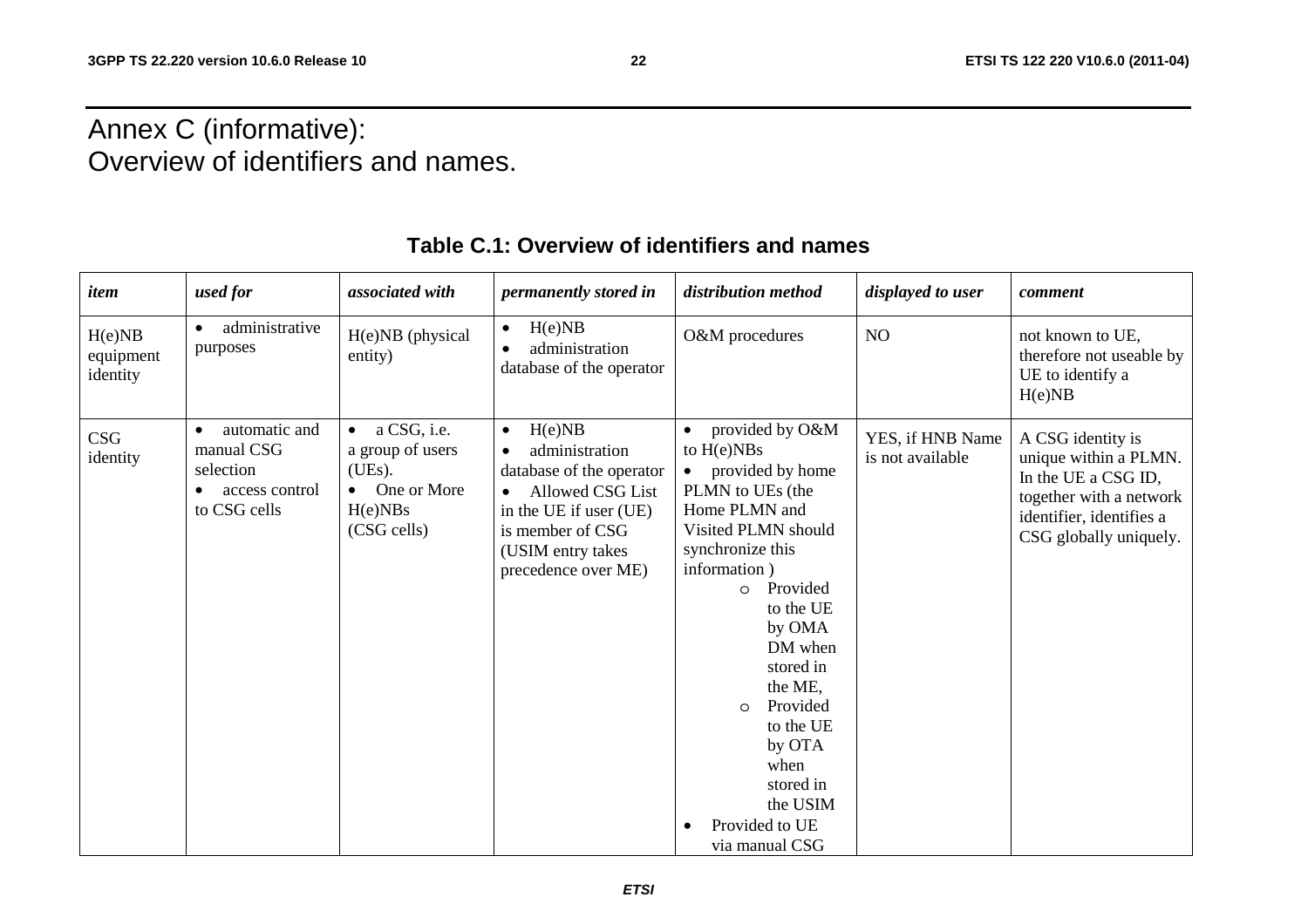| HNB name<br>(optional) | for supporting<br>(ease of use)<br>manual CSG<br>selection, display-<br>ing a 'friendly'<br>name to the user                                  | CSG identity<br>(relationship:<br>m CSG ID:<br>n HNB names) | H(e)NB<br>$\bullet$<br>administration<br>database of the operator<br>UE<br>$\bullet$ | selection<br>broadcasted by<br>H(e)NB<br>Provided by O&M<br>$\bullet$<br>to $H(e)NBs$<br>Optionally stored<br>$\bullet$<br>by user in UE<br>broadcasted by<br>H(e)NB | YES during manual<br>selection,<br><b>OPTIONAL</b> during<br>normal operation.<br>(USIM entry takes<br>precedence over<br>broadcast and ME) | If a HNB name is<br>stored in the UE it<br>needs to be associated<br>with a CSG identity.<br>Initial configuration in<br>the UE may be done by<br>the operator (e.g. at<br>point of sale). Later, a<br>HNB name is implicitly<br>associated to the<br>current CSG identity by<br>the UE when the user<br>stores the HNB name |
|------------------------|-----------------------------------------------------------------------------------------------------------------------------------------------|-------------------------------------------------------------|--------------------------------------------------------------------------------------|----------------------------------------------------------------------------------------------------------------------------------------------------------------------|---------------------------------------------------------------------------------------------------------------------------------------------|------------------------------------------------------------------------------------------------------------------------------------------------------------------------------------------------------------------------------------------------------------------------------------------------------------------------------|
| CSG Type               | for additional<br>information (on<br>e.g. billing mode)<br>to the user when<br>camping on a CSG<br>cell (i.e. after CSG<br>has been selected) | CSG identity<br>(relationship:<br>n CSG ID:<br>1 CSG Type)  | administration<br>$\bullet$<br>database of the operator<br>UE<br>$\bullet$           | provided by initial<br>$\bullet$<br>UE configuration,<br>OTA and device<br>management to UEs                                                                         | YES, if CSG is in<br>Allowed CSG List.<br>(USIM entry takes<br>precedence over<br>ME)                                                       | UE needs to associate a<br>CSG Type with a CSG<br>identity<br>Association done by<br>operator (the Home<br>PLMN and Visited<br>PLMN should<br>synchronize this<br>information)                                                                                                                                               |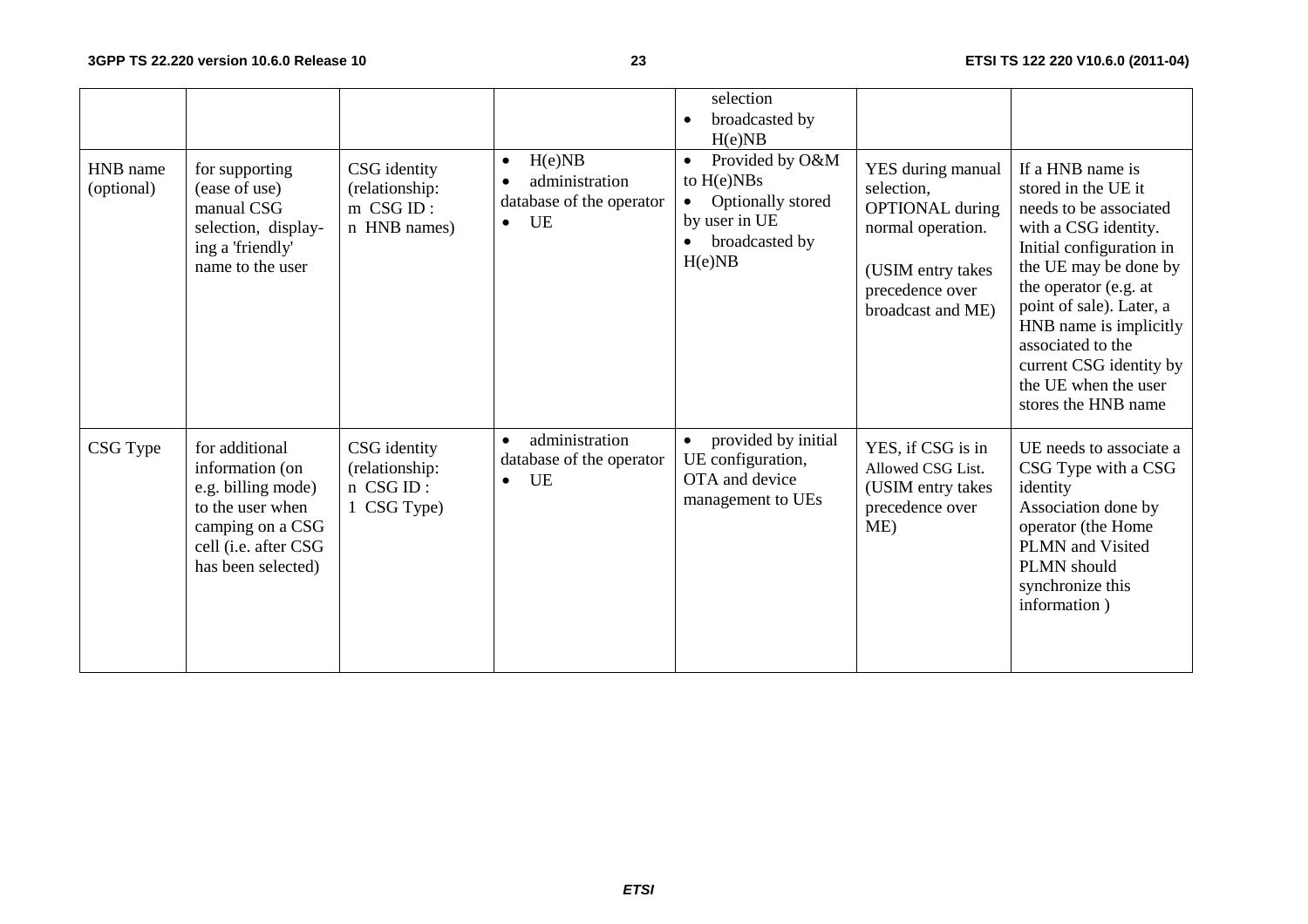# Annex D (informative): Change history

| TSG SA#  SA Doc. |                     | <b>SA1 Doc</b>       | <b>Spec</b> | <b>CR</b> | Rev            | Rel             |                | Cat Subject/Comment                                                                    | Old           | <b>New</b>      | WI                           |
|------------------|---------------------|----------------------|-------------|-----------|----------------|-----------------|----------------|----------------------------------------------------------------------------------------|---------------|-----------------|------------------------------|
| $SP-43$          | SP-090087           |                      | 22.220      |           |                |                 |                | Approved by SA plenary.                                                                | 2.0.0         | 9.0.0           | <b>EHNB</b>                  |
| $SP-44$          |                     | SP-090373 S1-091273  | 22.220      | 0002      | 1              | Rel-9           | F              | Clarification on the displaying of<br>the H(e)NB name during manual<br>CSG selection   | 9.0.0         | 9.1.0           | <b>EHNB</b>                  |
| SP-44            | SP-090373 S1-091164 |                      | 22.220      | 0004      | $\overline{4}$ | Rel-9           | В              | Optional USIM support in<br>H(e)NB                                                     | 9.0.0         | 9.1.0           | <b>EHNB</b>                  |
| $SP-44$          | SP-090373 S1-091387 |                      | 22.220      | 0011      | 3              | Rel-9           | F              | Clarification on Local IP Access<br>Requirements                                       | 9.0.0         | 9.1.0           | <b>EHNB</b>                  |
| $SP-44$          | SP-090373           | S1-091083            | 22.220      | 0015      |                | Rel-9           | F              | Remove VPLMN CSG support<br>for Rel9                                                   | 9.0.0         | 9.1.0           | <b>EHNB</b>                  |
| $SP-44$          | SP-090373 S1-091382 |                      | 22.220      | 0016      | $\overline{2}$ | $ReI-9$         | F              | Clarification on the requirement<br>of session diversion.                              | 9.0.0         | 9.1.0           | <b>EHNB</b>                  |
| <b>SP-44</b>     | SP-090373           | S1-091279            | 22.220      | 0019      | $\overline{2}$ | Rel-9           | F              | Allowed CSG list management<br>for hybrid cells                                        | 9.0.0         | 9.1.0           | <b>EHNB</b>                  |
| <b>SP-44</b>     | SP-090373 S1-091158 |                      | 22.220      | 0023      | 3              | Rel-9           | D              | Clarification of H(e)NB Owner /<br><b>Hosting Party</b>                                | 9.0.0         | 9.1.0           | <b>EHNB</b>                  |
| <b>SP-44</b>     | SP-090373 S1-091159 |                      | 22.220      | 0024      | $\overline{2}$ | Rel-9           | D              | H(e)NB Operator Change                                                                 | 9.0.0         | 9.1.0           | EHNB                         |
| <b>SP-44</b>     | SP-090373 S1-091383 |                      | 22.220      | 0025      | $\overline{2}$ | Rel-9           | F.             | Clarification of the terminology<br>about H(e)NB access modes                          | 9.0.0         | 9.1.0           | <b>EHNB</b>                  |
| $SP-44$          | SP-090373 S1-091274 |                      | 22.220      | 0026      | $\mathbf{1}$   | $Rel-9$         | F              | Minor corrections for clarification                                                    | 9.0.0         | 9.1.0           | <b>EHNB</b>                  |
| $SP-44$          | SP-090374 S1-091260 |                      | 22.220      | 0005      | 1              | $ReI-9$         | F              | Rel 8 Rel 9 CSG lists alignment<br>(approved at SA#44 but not<br>implemented in 9.1.0) | 9.1.0         | 9.1.1           | <b>EHNB</b>                  |
| SP-45            |                     | SP-090477 S1-093332  | 22.220      | 0032      | $\overline{2}$ | Rel-9           | F              | <b>CSG Lists clarification</b>                                                         | 9.1.1         | 9.2.0           | <b>EHNB</b>                  |
| $SP-45$          | SP-090477           | S1-093329            | 22.220      | 0035      | 1              | Rel-9           | F              | IP access approach of backhaul<br>network for H(e)NB                                   | 9.1.1         | 9.2.0           | <b>EHNB</b>                  |
| $SP-45$          | SP-090477           | S1-093331            | 22.220      | 0037      | 1              | Rel-9           | D              | <b>Editorial corrections of TS</b><br>22.220                                           | 9.1.1         | 9.2.0           | <b>EHNB</b>                  |
| $SP-45$          | SP-090477           | S1-093480            | 22.220      | 0039      | $\overline{2}$ | $ReI-9$         | $\overline{c}$ | Loss of IP Backhaul Connection                                                         | 9.1.1         | 9.2.0           | <b>EHNB</b>                  |
| SP-45            | SP-090477 S1-093330 |                      | 22.220      | 0041      | 1              | Rel-9           | F              | Clarification of definition for<br>H(e)NB Hosting Party                                | 9.1.1         | 9.2.0           | <b>EHNB</b>                  |
| <b>SP-45</b>     | SP-090483 S1-093477 |                      | 22.220      | 0038      | $\overline{4}$ | <b>Rel-10</b>   | F              | CR to 22.220 on Clarification of<br>QoS Requirements                                   | 9.1.1         | 10.0.0          | <b>TEI 10</b>                |
| SP-46            | SP-090839 S1-094318 |                      | 22.220      | 0057      | 1              | <b>Rel-10</b>   | <b>A</b>       | Simplified CSG list handling                                                           | 10.0.0        | 10.1.0          | <b>EHNB</b>                  |
| $SP-46$          | SP-090845 S1-094323 |                      | 22.220      | 0067      | $\overline{2}$ | <b>Rel-10</b>   | Iв             | H(e)NB mobility related load<br>optimization                                           | 10.0.0        | 10.1.0          | <b>EHNBF</b>                 |
| SP-46            | SP-090845 S1-094380 |                      | 22.220      | 0063      | 3              | <b>Rel-10</b>   | B              | Requirements on HNBs in<br>enterprise environments                                     | 10.0.0        | 10.1.0          | <b>EHNBF</b>                 |
| $SP-46$          | SP-090849           | S1-094328            | 22.220      | 0046      | 3              | <b>Rel-10</b>   | B              | Local IP Access requirements<br>update                                                 | 10.0.0        | 10.1.0          | LIPA_SIP<br>TO               |
| $SP-46$          | SP-090849           | S1-094321            | 22.220      | 0047      | $\overline{2}$ | $Rel-10$        | Б              | Selected IP Traffic Offload<br>Requirements for H(e)NB<br>SubSystem                    | 10.0.0        | 10.1.0          | LIPA_SIP<br>TO               |
| $SP-46$          | SP-090849 S1-094429 |                      | 22.220      | 0062      | 1              | $Rel-10$ B      |                | Use case for digital content<br>sharing with LIPA                                      |               |                 | 10.0.0 10.1.0 EHNBF          |
| $SP-47$          | SP-100186 S1-100331 |                      | 22.220      | 0072      | 1              | <b>Rel-10</b>   | B              | Termination of data session                                                            |               | $10.1.0$ 10.2.0 | <b>EHNBF</b>                 |
| $SP-47$          | SP-100186 S1-100328 |                      | 22.220      | 0080      | 1              | $Rel-10$ $F$    |                | IMS HNB interworking alignment<br>with SA2 decision                                    | 10.1.0 10.2.0 |                 | <b>EHNBF</b>                 |
| SP-47            |                     | SP-100186 S1-100453  | 22.220      | 0092      | $\mathbf{3}$   | $Rel-10$ B      |                | Add VPLMN CSG support for<br><b>Rel-10</b>                                             |               | 10.1.0 10.2.0   | <b>EHNB</b>                  |
| $SP-47$          |                     | SP-100230 S1-100324r | 22.220      | 0094      | 1              | $Rel-10$ $A$    |                | Clarification of the interaction of<br>the Operator and Allowed CSG<br>lists           |               | 10.1.0 10.2.0   | <b>EHNB</b>                  |
| <b>SP-47</b>     | SP-100187 S1-100316 |                      | 22.220      | 0070      | 1              | <b>Rel-10</b>   | <b>B</b>       | Mobility for Local IP Access<br>(LIPA)                                                 |               |                 | 10.1.0 10.2.0 LIPA_SIP<br>TO |
| $SP-47$          |                     | SP-100187 S1-100012  | 22.220      | 0071      |                | $Rel-10$ $F$    |                | Removal of SIPTO common<br>requirements                                                |               | 10.1.0 10.2.0   | LIPA_SIP<br>TO               |
| $SP-47$          | SP-100187 S1-100326 |                      | 22.220      | 0082      | 3              | $Rel-10$ B      |                | Clarification of requirements for<br>LIPA                                              |               | 10.1.0 10.2.0   | LIPA_SIP<br>TO               |
| $SP-47$          | SP-100188 S1-100025 |                      | 22.220      | 0073      |                | <b>Rel-10</b>   | $\overline{A}$ | H(e)NB Hosting Party USIM<br>management                                                |               | 10.1.0 10.2.0   | <b>TEI-10</b>                |
| $SP-48$          | SP-100402 S1-101248 |                      | 22.220      | 0100      | $\overline{3}$ | <b>Rel-10 F</b> |                | Enable/disable Selected IP                                                             |               |                 | 10.2.0 10.3.0 LIPA_SIP       |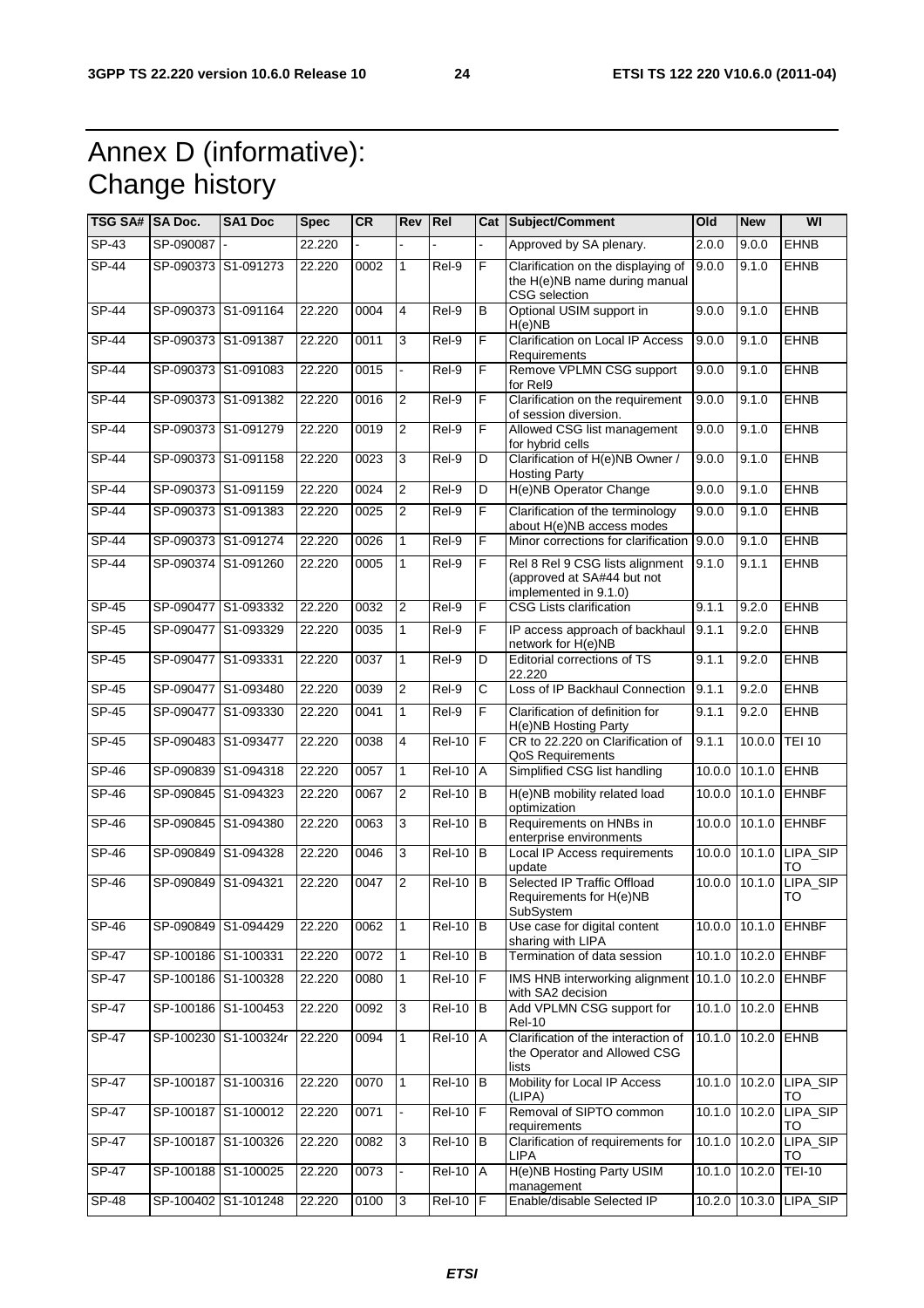|              |                     |                     |        |      |   |              |    | Traffic Offload per H(e)NB                                                                                         |        |                    | TO                  |
|--------------|---------------------|---------------------|--------|------|---|--------------|----|--------------------------------------------------------------------------------------------------------------------|--------|--------------------|---------------------|
| <b>SP-48</b> | SP-100399           | S1-101250           | 22.220 | 0101 | 4 | $ReI-10$ $F$ |    | Clarification of the CSG list in<br>networks, Operator CSG list<br>(OCL) and Allowed CSG list<br>(ACL)             | 10.2.0 |                    | 10.3.0 EHNBF        |
| SP-49        | SP-100573 S1-102388 |                     | 22.220 | 0110 | 4 | $Rel-10$ $F$ |    | Removal of requirement to<br>inhibit Allowed CSG List and<br><b>VPLMN Autonomous CSG</b><br>Roaming clarifications |        |                    | 10.3.0 10.4.0 EHNBF |
| SP-49        | SP-100576 S1-102399 |                     | 22.220 | 0106 | 3 | $Rel-10$ $F$ |    | Correction on HNB Name                                                                                             |        |                    | 10.3.0 10.4.0 EHNBF |
| SP-49        | SP-100576 S1-102404 |                     | 22.220 | 0107 | 4 | $Rel-10$ $F$ |    | Clarification of LIPA<br>requirements                                                                              |        |                    | 10.3.0 10.4.0 EHNBF |
| SP-49        | SP-100578 S1-102197 |                     | 22.220 | 0105 | 3 | $Rel-10$ $F$ |    | SIPTO for H(e)NB Subsystems<br>Policy and User Interaction                                                         |        | 10.3.0 10.4.0 TO   | LIPA SIP            |
| SP-49        | SP-100578 S1-102400 |                     | 22.220 | 0104 | 3 | $Rel-10$ $F$ |    | Enablement/disablement<br>policies for LIPA                                                                        |        | 10.3.0 10.4.0      | LIPA_SIP<br>TO      |
| SP-49        | SP-100573 S1-102190 |                     | 22.220 | 0109 |   | Rel-9        | IF | Removal of requirement to<br>inhibit Allowed CSG List                                                              | 9.4.0  | 9.5.0              | <b>EHNB</b>         |
| SP-50        |                     | SP-100796 S1-103050 | 22.220 | 0115 |   | $Rel-10$ $F$ |    | Alignment of SIPTO for H(e)NB<br>SubSystem requirements in TS<br>22.220 release 10                                 | 10.4.0 | 10.5.0             | LIPA SIP<br>TO      |
| $SP-50$      | SP-100796 S1-103084 |                     | 22.220 | 0116 |   | $ReI-10$ $F$ |    | Alignment of mobility support for<br><b>LIPA</b>                                                                   | 10.4.0 | 10.5.0             | LIPA SIP<br>TO      |
| SP-50        | SP-100796 S1-103277 |                     | 22.220 | 0117 | 1 | $Rel-10$ $F$ |    | Requirement on conditional<br><b>LIPA</b>                                                                          | 10.4.0 | 10.5.0             | LIPA_SIP<br>TO      |
| SP-50        |                     | SP-100796 S1-103348 | 22.220 | 0118 | 3 | $ReI-10$ $F$ |    | Clarification on "enable/disable<br>LIPA"                                                                          | 10.4.0 | 10.5.0             | LIPA SIP<br>TO      |
|              |                     |                     |        |      |   |              |    | LTE logo changed into LTE<br>Advanced logo                                                                         | 10.5.0 | 10.5.1             |                     |
| SP-51        |                     | SP-110161 S1-110184 | 22.220 | 0124 | 2 | $Rel-10$ $A$ |    | <b>Hosting Party Identity Module</b>                                                                               |        | 10.5.0 10.6.0 TEI9 |                     |